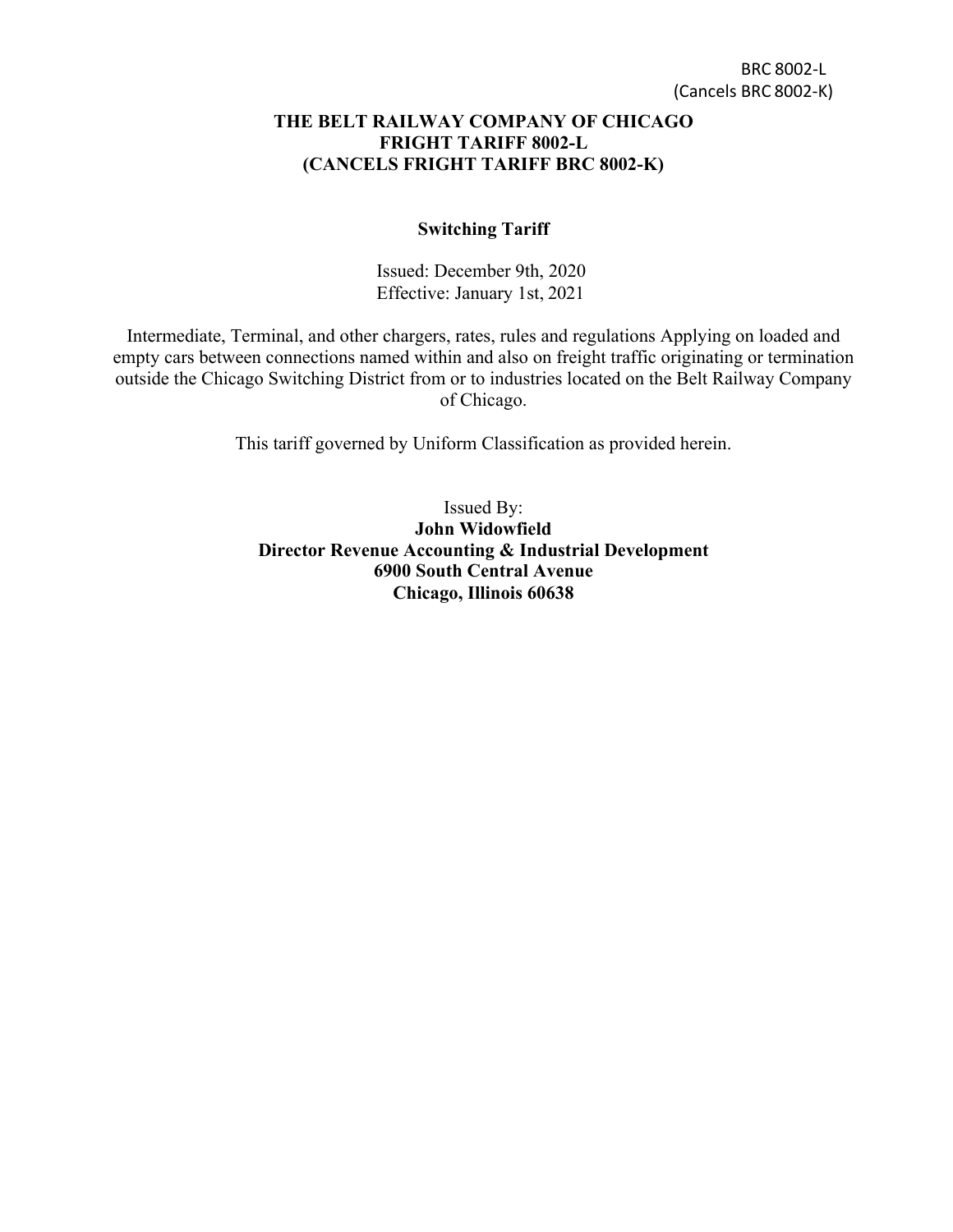# Rules and Other Governing Provisions

## GENERAL RULES AND REGULATIONS

| <b>ITEM</b>         | <b>SUBJECT</b>                                                              | <b>APPLICATION</b>                                                                                                         |  |  |  |
|---------------------|-----------------------------------------------------------------------------|----------------------------------------------------------------------------------------------------------------------------|--|--|--|
|                     | <b>VOLUME</b>                                                               | Volume Incentive Intermediate Switch Rates for traffic                                                                     |  |  |  |
| 1                   | <b>INCENTIVE</b>                                                            | moving through the Chicago Gateway. The daily average car                                                                  |  |  |  |
|                     | <b>SWITCH RATES</b>                                                         | count will be calculated on the basis of each calendar month.                                                              |  |  |  |
|                     | <b>CLEARING</b>                                                             | (Total Clearing Connection Traffic ÷ Days In The Month)                                                                    |  |  |  |
|                     | <b>CONNECTION</b>                                                           | Clearing Connection Traffic is defined as traffic delivered to                                                             |  |  |  |
|                     | <b>TRAFFIC</b>                                                              | the BRC at Clearing Yard by an inbound carrier for an                                                                      |  |  |  |
|                     |                                                                             | outbound carrier. Auto Carriers / Racks, Dangerous                                                                         |  |  |  |
|                     |                                                                             | Explosive - Radioactive - TIH, Hazardous (Non-TIH),                                                                        |  |  |  |
|                     |                                                                             | Dimensional, Do Not Hump, Locomotives, Passenger Cars,                                                                     |  |  |  |
|                     |                                                                             | Perishable, Intermodal TOFC/COFC, cars received from                                                                       |  |  |  |
|                     |                                                                             | intermediate switch carriers (i.e. CRL, IHB, Etc.) and BRC                                                                 |  |  |  |
|                     |                                                                             | Industry Traffic are not subject to volume incentive rates.                                                                |  |  |  |
|                     | <b>OUTSIDE</b>                                                              | Cars Interchanged at a location other than Clearing Yard.                                                                  |  |  |  |
| $\overline{2}$      | <b>CLEARING</b>                                                             | Cars will not qualify for volume incentive rates.                                                                          |  |  |  |
|                     | <b>TRAFFIC</b>                                                              |                                                                                                                            |  |  |  |
| $\overline{4}$      | <b>CAR HIRE ON</b>                                                          | Any car delivered to BRC which is found to be "bad order"                                                                  |  |  |  |
|                     | <b>CARS RECEIVED</b>                                                        | shall remain in the car hire account of the delivering carrier,<br>regardless of car mark, until repaired and subsequently |  |  |  |
| <b>IN BAD ORDER</b> |                                                                             | classified for appropriate outbound dispatchment.                                                                          |  |  |  |
|                     | <b>DESCRIPTION OF</b>                                                       | The term "Uniform Classification" when used herein means                                                                   |  |  |  |
| 5                   | <b>GOVERNING</b>                                                            | UFC 6000 Series, issued by Uniform Classification                                                                          |  |  |  |
|                     | <b>CLASSIFICATION</b>                                                       | Committee, Agent.                                                                                                          |  |  |  |
|                     | <b>SELECTIVE RATE</b>                                                       | (1) Charges published in this tariff have not increased unless                                                             |  |  |  |
| 9                   | <b>INCREASE</b>                                                             | otherwise indicated.                                                                                                       |  |  |  |
|                     |                                                                             | For rules and regulations governing the transportation of                                                                  |  |  |  |
|                     | EXPLOSIVES, TIH,                                                            | explosives, TIH, radioactive and other dangerous articles by                                                               |  |  |  |
| 10                  | <b>DANGEROUS AND</b>                                                        | freight, also specifications for shipping containers and                                                                   |  |  |  |
|                     | <b>RADIOACTIVE</b>                                                          | restrictions governing the acceptance and transportation of                                                                |  |  |  |
|                     | <b>ARTICLES</b>                                                             | explosives and other dangerous articles, see Freight Tariff                                                                |  |  |  |
|                     |                                                                             | BOE 6000 Series. Cars will not qualify for volume incentive                                                                |  |  |  |
|                     |                                                                             | rates.                                                                                                                     |  |  |  |
|                     | <b>HAZARDOUS</b>                                                            | Loaded Non-RSSM cars with STCC's ranging 4800000 thru                                                                      |  |  |  |
| 11                  | (NON-RSSM)                                                                  | 4999999. Cars will not qualify for volume incentive rates.                                                                 |  |  |  |
|                     | <b>SHIPMENTS</b>                                                            |                                                                                                                            |  |  |  |
|                     | <b>REFERENCE TO</b>                                                         | When reference is made in this tariff to tariffs, items, notes,                                                            |  |  |  |
| 15                  | TARIFFS, ITEMS,                                                             | rules, etc., such references are continuous and include                                                                    |  |  |  |
|                     | NOTES, RULES,<br>ETC.                                                       | supplements to and successive issues of such tariffs and<br>reissues of such items, notes, rules, etc.                     |  |  |  |
|                     | <b>TERMINAL</b>                                                             | Shipments made under the charges contained in this tariff are                                                              |  |  |  |
| 20                  | entitled also to terminal services and privileges, and are<br>PRIVILEGES OR |                                                                                                                            |  |  |  |
|                     | <b>SERVICES</b>                                                             | subject to the charges, allowances, rules and regulations                                                                  |  |  |  |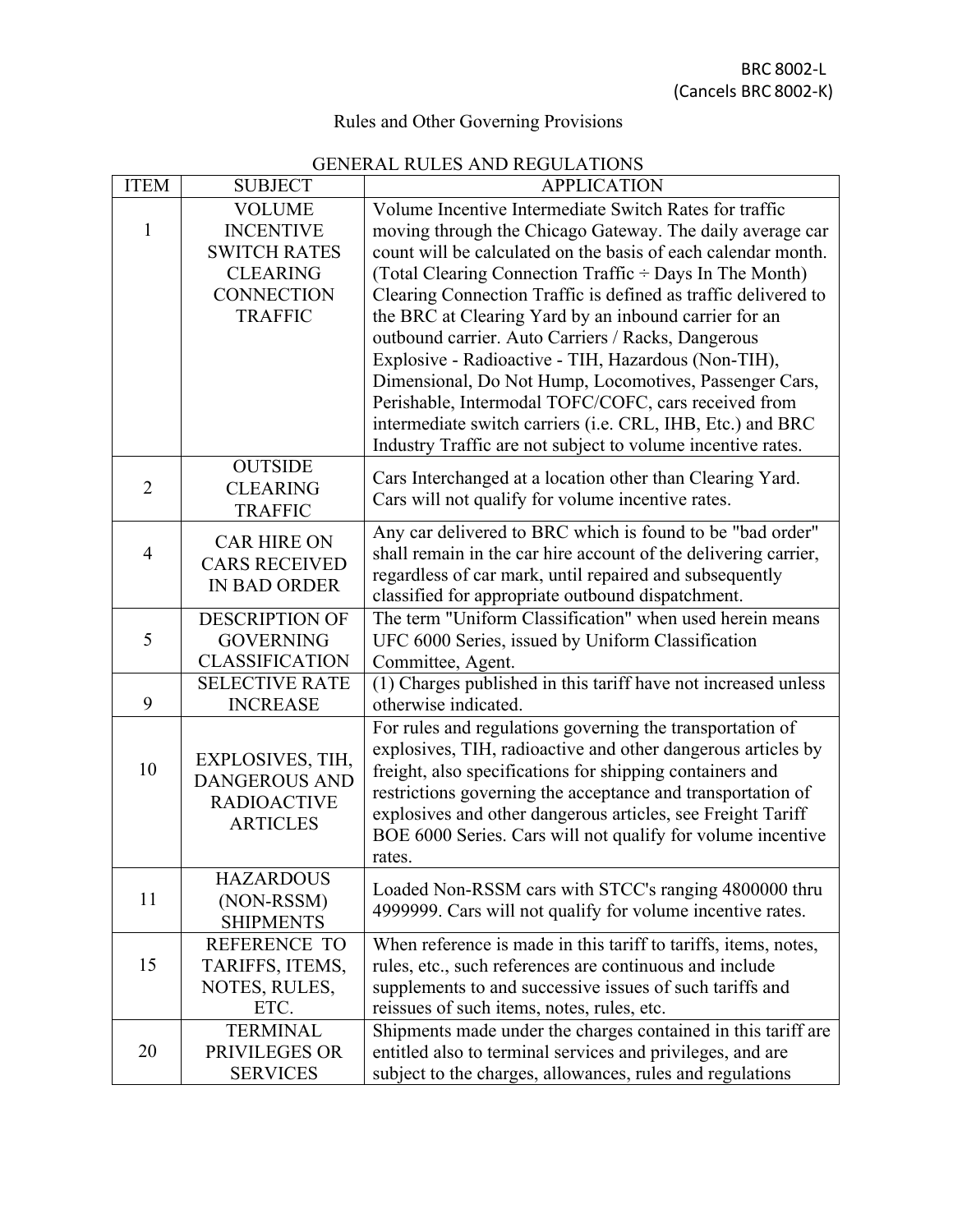|    |                                                                                                  | legally applicable thereto, as provided in separately                                                                                                                                                                                                                                                                                                                                                                                            |  |  |
|----|--------------------------------------------------------------------------------------------------|--------------------------------------------------------------------------------------------------------------------------------------------------------------------------------------------------------------------------------------------------------------------------------------------------------------------------------------------------------------------------------------------------------------------------------------------------|--|--|
|    |                                                                                                  | published, lawfully filed tariffs.                                                                                                                                                                                                                                                                                                                                                                                                               |  |  |
|    |                                                                                                  | <b>EXCEPTION</b>                                                                                                                                                                                                                                                                                                                                                                                                                                 |  |  |
|    |                                                                                                  | When provisions of this tariff specifically provide any such<br>charge, allowance, rule or regulation, corresponding or<br>conflicting provisions in such separate tariffs will not apply.                                                                                                                                                                                                                                                       |  |  |
| 25 | NON-<br><b>APPLICATION OF</b><br><b>TRANSIT</b>                                                  | Transit will not be allowed in connection with charges in this<br>tariff.                                                                                                                                                                                                                                                                                                                                                                        |  |  |
| 30 | <b>CAPACITIES AND</b><br><b>DIMENSIONS OF</b><br><b>CARS</b>                                     | For marked capacities, length, dimensions and cubic<br>capacities of cars, see the Official Railway Equipment<br>Register, RER 6411 Series, issued by the R.E.R. Publishing<br>Corporation, Agent.                                                                                                                                                                                                                                               |  |  |
| 35 | <b>NATIONAL</b><br><b>SERVICE ORDER</b><br><b>TARIFF</b>                                         | This tariff, including supplements thereto, is subject to<br>provisions of various Interstate Commerce Commission<br>Service Orders and General Permits as shown in NSO 6100<br>Series.                                                                                                                                                                                                                                                          |  |  |
| 40 | <b>DEFINITION OF</b><br><b>CHICAGO</b><br><b>SWITCHING</b><br><b>DISTRICT</b>                    | The term "Chicago Switching District" as used in this tariff<br>shall incorporate the Chicago Switching District as defined<br>in the former Western Trunk Lines freight tariff ICC WTL<br>8020 Series. BRC's switch charge will be the responsibility<br>of the Road Haul carrier into/out of the Chicago Switching<br>District. Cars will not qualify volume incentive rates.                                                                  |  |  |
| 45 | <b>METHOD OF</b><br><b>CANCELING</b><br><b>ITEMS</b>                                             | As this tariff is supplemented, numbered items with letter<br>suffixes cancel correspondingly numbered items in the<br>original tariff or in a prior supplement. Letter suffixes will be<br>used in alphabetical sequence starting with A. Example: Item<br>100-A cancels Item 100, and Item 200-B cancels Item 200-A<br>in a prior supplement, which in turn canceled Item 200.                                                                 |  |  |
| 50 | <b>METHOD OF</b><br><b>DENOTING</b><br><b>REISSUED</b><br><b>MATTER IN</b><br><b>SUPPLEMENTS</b> | Matter brought forward without change from one<br>supplement to another will be designated as "Reissued" by a<br>reference mark in the form of a square enclosing a number<br>(or letter and number) being that of the supplement in which<br>the reissued matter first appeared in its currently effective<br>form. To determine its original effective date, consult the<br>supplement in which the reissued matter first became<br>effective. |  |  |
| 55 | <b>DEMURRAGE</b><br>PLAN AND PRICES                                                              | Shipments transported under this tariff are subject to<br>demurrage charges published in BRC 6004 series,<br>supplements thereto or successive issues thereof.                                                                                                                                                                                                                                                                                   |  |  |
| 60 | <b>ARTICLES ON</b><br><b>WHICH CHARGES</b><br><b>APPLY</b>                                       | All commodities carload.                                                                                                                                                                                                                                                                                                                                                                                                                         |  |  |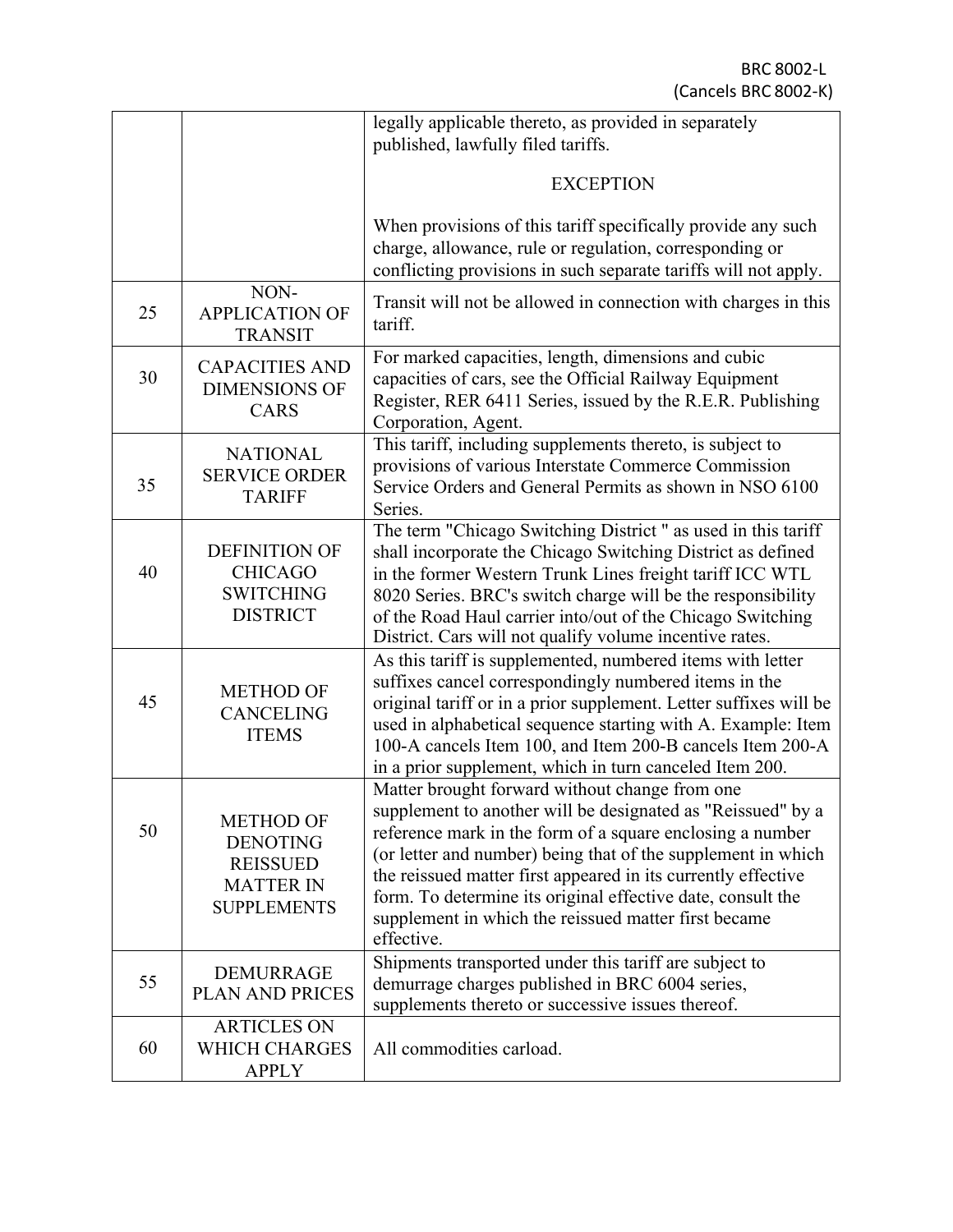| 65<br><b>LIST OF</b><br><b>INDUSTRIES</b>                                       |                                                                | 1. For list of Industries located on the Belt Railway<br>Company of Chicago, refer to Section Four of this tariff.<br>2. When changes occur in the corporations, firms or<br>individuals using industry tracks, this issue will be corrected<br>as soon as practicable, but until such correction is made the<br>same charge will apply as for the industry previously using<br>the same track. In case of location of a new industry, if<br>switching service has been arranged for by the Belt Railway<br>Company of Chicago and the cars are offered for movement<br>before such industry is added to this tariff, the charge<br>authorized from or to the Belt Railway Company of Chicago<br>zone in which the new industry is located will apply.                                                                                                                                                                                      |  |
|---------------------------------------------------------------------------------|----------------------------------------------------------------|---------------------------------------------------------------------------------------------------------------------------------------------------------------------------------------------------------------------------------------------------------------------------------------------------------------------------------------------------------------------------------------------------------------------------------------------------------------------------------------------------------------------------------------------------------------------------------------------------------------------------------------------------------------------------------------------------------------------------------------------------------------------------------------------------------------------------------------------------------------------------------------------------------------------------------------------|--|
| 70                                                                              | <b>HANDLING OF</b><br><b>LIVESTOCK</b>                         | The Belt Railway Company of Chicago does not have<br>facilities for feeding, watering or resting Livestock and will<br>only accept shipments of Livestock when advance<br>arrangements have been made through the Office of the<br>General Manager Transportation.                                                                                                                                                                                                                                                                                                                                                                                                                                                                                                                                                                                                                                                                          |  |
| 73                                                                              | <b>AUTO CARRIERS</b><br>AND RACKS "V"<br><b>TYPE EQUIPMENT</b> | Loaded auto carriers and racks interchanged at the BRC.<br>Cars will not qualify for volume incentive rates.                                                                                                                                                                                                                                                                                                                                                                                                                                                                                                                                                                                                                                                                                                                                                                                                                                |  |
| 75                                                                              | TOFC/COFC<br>SERVICE "P,Q,S"<br><b>TYPE EQUIPMENT</b>          | 1. Trailers or containers on a flat car, TOFC or COFC, will<br>be considered a loaded freight car for revenue billing<br>purposes whether the trailer or container is loaded or empty.<br>2. When flat cars are coupled in an articulated fashion, each<br>platform of the articulated equipment will be considered as a<br>separate car for revenue billing purposes. Cars will not<br>qualify for volume incentive rates.                                                                                                                                                                                                                                                                                                                                                                                                                                                                                                                 |  |
| Notes 3, 4 and 5.)<br>80<br><b>APPLICATION OF</b><br><b>CHARGES</b><br>Chicago. |                                                                | Section One charges apply on all traffic handled in terminal<br>switching service between industries or team tracks located<br>on The Belt Railway Company of Chicago and connecting<br>lines, where the origin or destination is beyond the Chicago<br>Switching District. (See Notes 1, 2 and 5).<br>Section Two charges apply on all traffic, loaded or empty,<br>handled in intermediate service between connections. (See<br>Note 1.-Applies only on traffic where the thru rate makes<br>provision for absorption, in whole or in part, of the terminal<br>switching charges named herein. Any portion of these<br>charges which are not absorbed will be in addition to the thru<br>rate and accrue solely to the Belt Railway Company of<br>Note 2.-Provisions of this tariff do not apply in connection<br>with traffic moving on rates which do not provide for any<br>absorption of the terminal switching charges named herein. |  |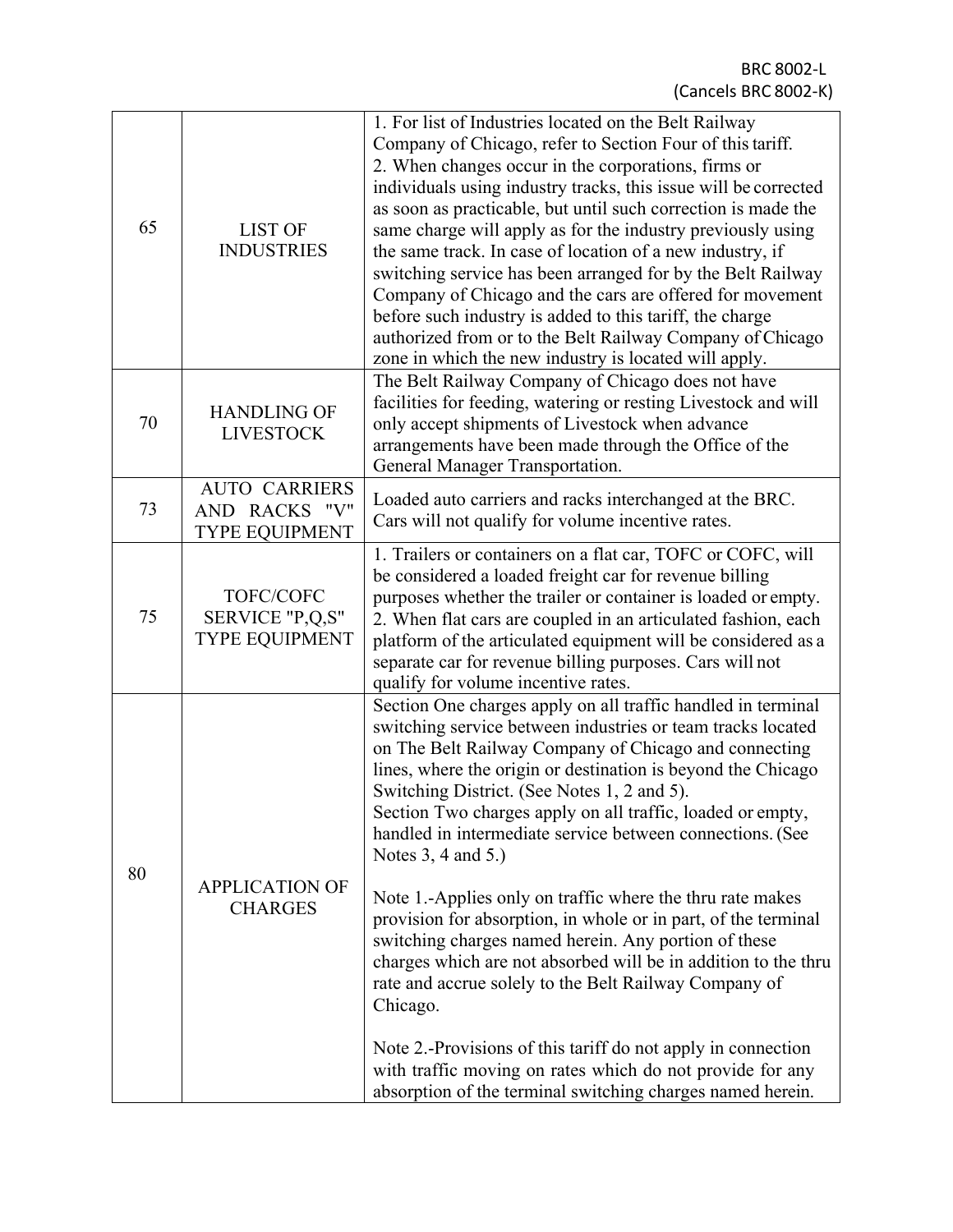|     |                                                                                                                     | In such instances, switching charges as provided in other<br>tariffs lawfully on file with the STB will apply, and will be<br>in addition to the thru rate.                                                                                                                                                                                                                                                                                                                                                                                                                                                                                                                                                                          |
|-----|---------------------------------------------------------------------------------------------------------------------|--------------------------------------------------------------------------------------------------------------------------------------------------------------------------------------------------------------------------------------------------------------------------------------------------------------------------------------------------------------------------------------------------------------------------------------------------------------------------------------------------------------------------------------------------------------------------------------------------------------------------------------------------------------------------------------------------------------------------------------|
|     |                                                                                                                     | Note 3.-Charges for intermediate service, on traffic<br>originating beyond and destined beyond the Chicago<br>Switching District, will be paid by the connecting line<br>delivering the car to the Belt Railway Company of Chicago.                                                                                                                                                                                                                                                                                                                                                                                                                                                                                                  |
|     |                                                                                                                     | Note 4.-For traffic originating at or destined to points within<br>the Chicago Switching District where the Belt Railway<br>Company of Chicago is the intermediate carrier, the road<br>haul carrier shall assume intermediate switching charge of<br>the Belt Railway Company of Chicago for handling the<br>loaded car and shall reimburse terminal carrier for switching<br>charge paid to the Belt Railway Company of Chicago for<br>handling the car when returned empty to the Belt Railway<br>Company of Chicago by terminal carrier, if the car is<br>actually returned by the Belt Railway Company of Chicago<br>to delivering road haul carrier, delivered to owner railroad,<br>or other railroad under proper authority. |
|     |                                                                                                                     | Note 5.-The level of applicable charges will be that which is<br>in effect on the date of interchange.                                                                                                                                                                                                                                                                                                                                                                                                                                                                                                                                                                                                                               |
| 85  | <b>SCRAP</b><br><b>AUTOMOBILE</b><br><b>BODIES</b>                                                                  | Rates provided for in this tariff will not apply on Scrap<br>Automobile Bodies, crushed flat, loose or in bundles, loaded<br>on flat cars.                                                                                                                                                                                                                                                                                                                                                                                                                                                                                                                                                                                           |
| 90  | <b>HOT METAL OR</b><br><b>LADLE CARS</b>                                                                            | Movements of hot metal or ladle cars over the Belt Railway<br>Company of Chicago rails will be handled only when<br>advance arrangements have been made through the General<br>Manager Transportation.                                                                                                                                                                                                                                                                                                                                                                                                                                                                                                                               |
| 95  | <b>SHIPMENTS</b><br><b>REQUIRING TWO</b><br>OR MORE CARS                                                            | Shipments requiring two or more cars for their transportation<br>will be charged for at charges named for each car. (See<br>Exception). EXCEPTION - idler cars, see Items 1004, 1005,<br>and 1006.                                                                                                                                                                                                                                                                                                                                                                                                                                                                                                                                   |
| 100 | <b>CIRCUS TRAINS</b>                                                                                                | Circus Trains moving over the Belt Railway Company of<br>Chicago rails will be handled only when advance<br>arrangements have been made through the General Manager<br>Transportation.                                                                                                                                                                                                                                                                                                                                                                                                                                                                                                                                               |
| 105 | <b>CHARGES ON</b><br><b>CARS RECEIVED</b><br><b>WITHOUT</b><br><b>NECESSARY</b><br><b>FORWARDING</b><br><b>DATA</b> | When a car, empty or loaded, is received from a connecting<br>line without necessary data for forwarding (See Note 1), and<br>must be classified to a hold track, a \$146.00 penalty charge<br>will be assessed against that delivering carrier (See Note 2).<br>In addition, a \$41.00 holding charge will be assessed against<br>the delivering carrier for each day, or fraction thereof, the<br>car, empty or loaded, is held from the first 12:01 AM                                                                                                                                                                                                                                                                            |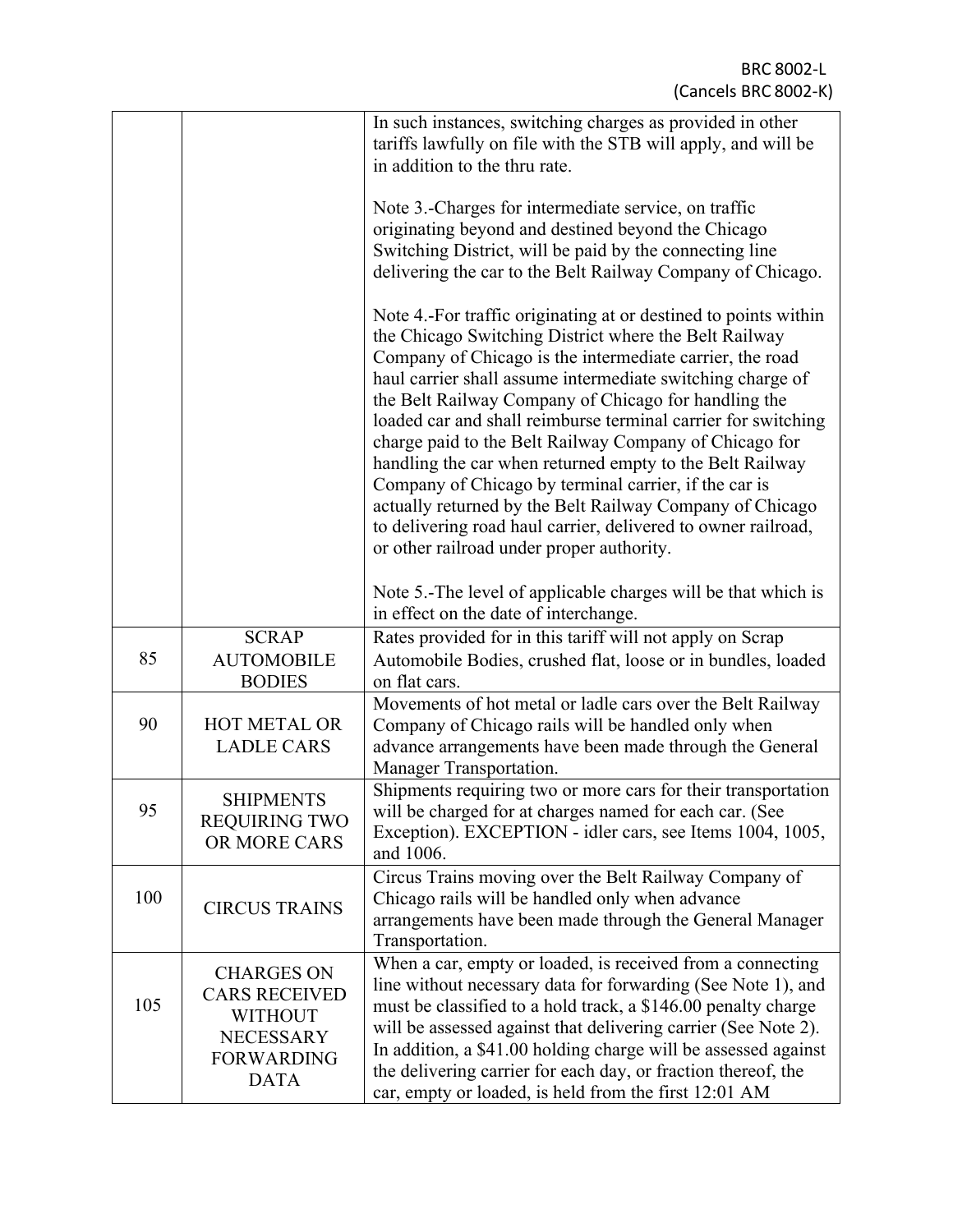|     |                                                                                                                                                            | following telephone or telegraphic notification until<br>disposition is furnished by the delivering carrier.                                                                                                                                                                                                                                                                                                                                                                                                                        |
|-----|------------------------------------------------------------------------------------------------------------------------------------------------------------|-------------------------------------------------------------------------------------------------------------------------------------------------------------------------------------------------------------------------------------------------------------------------------------------------------------------------------------------------------------------------------------------------------------------------------------------------------------------------------------------------------------------------------------|
|     |                                                                                                                                                            | Note 1: The character of the necessary data will be<br>determined by the BRC in accordance with the conditions of<br>its service.                                                                                                                                                                                                                                                                                                                                                                                                   |
|     |                                                                                                                                                            | Note 2: On a railroad owned car for which the Belt Railway<br>Company of Chicago is responsible to car owner for car hire<br>charges, an additional charge of \$29.00 per day will be<br>assessed against the delivering road for each day, or fraction<br>thereof, the car is held from date of receipt to date<br>disposition is received plus a maximum of two additional<br>days, if required to deliver car to a road within the Chicago<br>Switching District.                                                                |
| 110 | <b>CHARGES ON</b><br><b>CARS HELD FOR</b><br><b>TRANSFER OR</b><br><b>ADJUSTMENT</b>                                                                       | When a car, empty or loaded, is received from a connecting<br>line and is subsequently held for transfer or adjustment of<br>lading, a switching charge of \$146.00 per car will be<br>assessed against the delivering carrier. On a railroad owned<br>car for which the Belt Railway Company of Chicago is<br>responsible for car hire charges, an additional charge of<br>\$29.00 per day will be assessed for each day, or fraction<br>thereof, car is held from date of receipt to date transfer or<br>adjustment is completed. |
| 115 | <b>ITEMS AND/OR</b><br>PROVISIONS NOT<br><b>BROUGHT</b><br><b>FORWARD</b>                                                                                  | Items and/or provisions previously shown and not brought<br>forward are canceled.                                                                                                                                                                                                                                                                                                                                                                                                                                                   |
|     |                                                                                                                                                            | 1. The BRC will perform an inbound inspection at Clearing<br>on all loaded mechanical refrigerator cars for account of the<br>inbound carrier.                                                                                                                                                                                                                                                                                                                                                                                      |
| 120 | MECHANICAL<br><b>REFRIGERATION</b><br><b>SERVICES AT</b><br><b>CLEARING YARD</b>                                                                           | 2. If the mechanical refrigeration inspection indicates that the<br>unit is not operating properly, the car will be set out for<br>refrigeration service, and a \$245.00 switching charge will be<br>assessed against the delivering carrier.<br>Subsequent refrigeration service charges, refueling expenses<br>and/or charges for repairs are in addition, and the<br>responsibility of the delivering carrier.                                                                                                                   |
| 125 | <b>CHARGES ON</b><br><b>CARS DELAYED</b><br><b>AT CLEARING</b><br>YARD DUE TO<br><b>OUTBOUND</b><br><b>CARRIER'S</b><br><b>FAILURE TO</b><br><b>HANDLE</b> | Cars loaded or empty moving outbound to any carrier, which<br>have been pulled to departure tracks will be subject to the<br>penalty charge described herein if cars remain on BRC in<br>excess of 9 hours from the scheduled departure of the<br>carrier's outbound train (see Note).<br>If cars remain on the BRC in excess of 9 hours from                                                                                                                                                                                       |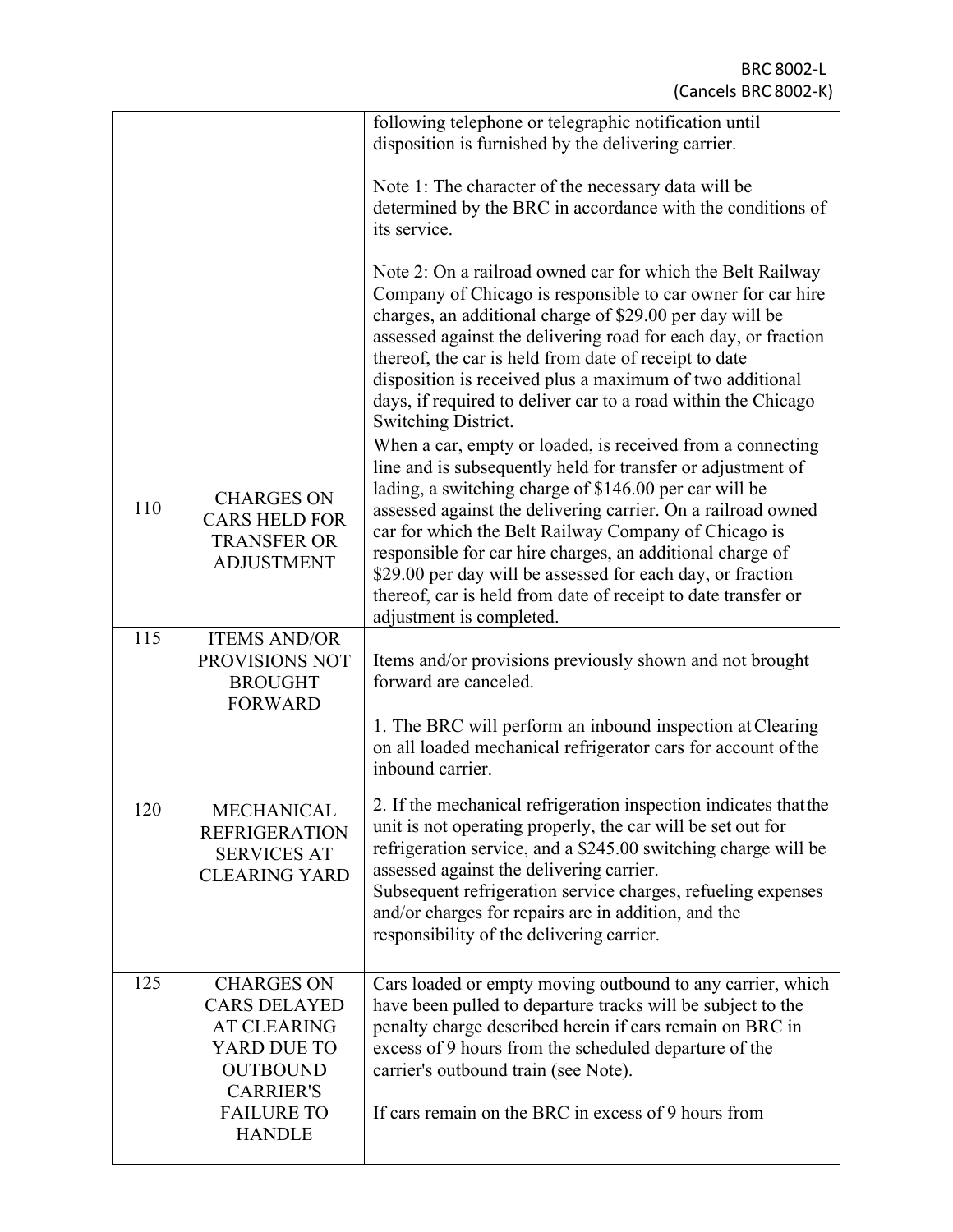|     |                                                                                                                                                                                                    | scheduled departure time due to the failure of the outbound<br>carrier to handle from the BRC, cars in that outbound train<br>will be subject to a charge of \$206.00 per car. Thereafter, for<br>every 12 hours which the same cars continue to remain on<br>BRC, all cars in departure status and on classification tracks<br>(with the same block codes) will be subject to additional<br>charges of \$206.00 per car.                                                                                                                                                                                                                                                                                                                                                                                                                                                                                                                                                                                                                                                                                                                                                          |
|-----|----------------------------------------------------------------------------------------------------------------------------------------------------------------------------------------------------|------------------------------------------------------------------------------------------------------------------------------------------------------------------------------------------------------------------------------------------------------------------------------------------------------------------------------------------------------------------------------------------------------------------------------------------------------------------------------------------------------------------------------------------------------------------------------------------------------------------------------------------------------------------------------------------------------------------------------------------------------------------------------------------------------------------------------------------------------------------------------------------------------------------------------------------------------------------------------------------------------------------------------------------------------------------------------------------------------------------------------------------------------------------------------------|
|     |                                                                                                                                                                                                    | NOTE: The scheduled departure will be published in General<br>Manager Transportation's notice entitled "Clearing Train<br>Departure Schedule" in effect on the date of departure.                                                                                                                                                                                                                                                                                                                                                                                                                                                                                                                                                                                                                                                                                                                                                                                                                                                                                                                                                                                                  |
| 130 | <b>CHARGES ON</b><br><b>TRAINS IN</b><br><b>THROUGH</b><br><b>MOVEMENT</b><br><b>DELAYED ON BRC</b><br><b>DUE TO</b><br><b>RECEIVING</b><br><b>CARRIER'S</b><br><b>FAILURE TO</b><br><b>HANDLE</b> | When carriers use BRC trackage for through movement with<br>or without power, and two carriers are involved in the<br>handling, trains will be considered on track for the receiving<br>carrier when the delivering carrier terminates movement on<br>BRC track. Delivering carrier is then obligated to notify<br>receiving carrier of locale and time movement terminated. If<br>the train remains on track in excess of 4 hours from delivery<br>time due to the failure of the receiving carrier to handle from<br>the BRC, the train will be interchanged to the BRC and the<br>delivering carrier will be responsible for the applicable<br>intermediate switch charge per car. Thereafter, if the train<br>remains on track in excess of an additional 5 hours, the train<br>will be subject to a charge of \$206.00 per car to be assessed<br>against the receiving carrier. Thereafter, for each hour, or<br>fraction thereof, which the same train continues to remain on<br>track, said train will be subject to additional charges of<br>\$37.00 per car to be assessed against the receiving carrier.<br>This charge is applicable and in addition to all contractual |
| 135 | <b>PULLER SERVICE</b>                                                                                                                                                                              | arrangements.<br>With the concurrence of BRC General Manager<br>Transportation, BRC will provide puller service as agent for<br>the carrier requesting the service, and with full<br>indemnification, where contractual arrangements and<br>physical accessibility permit BRC crew handling.                                                                                                                                                                                                                                                                                                                                                                                                                                                                                                                                                                                                                                                                                                                                                                                                                                                                                       |
| 140 | <b>CHARGE FOR AN</b><br><b>AIR BRAKE TEST</b><br>ON TRAINS IN<br><b>THROUGH</b><br><b>MOVEMENT</b>                                                                                                 | When the BRC performs an air brake test per 49 CFR 232 on<br>trains in through movement over BRC trackage, a charge of<br>\$711.00 will be assessed against receiving carrier.<br>This charge is applicable and in addition to all contractual<br>arrangements.                                                                                                                                                                                                                                                                                                                                                                                                                                                                                                                                                                                                                                                                                                                                                                                                                                                                                                                    |
| 145 | <b>CHARGES ON</b><br><b>DIMENSIONAL</b><br><b>SHIPMENTS HELD</b><br><b>FOR</b><br><b>MEASUREMENT</b>                                                                                               | If a dimensional shipment, at the request of a carrier in the<br>route, is set out and held on BRC for measurement, or<br>remeasurement, a switching charge of \$357.00 per car will<br>be assessed against the carrier requesting the service. Cars                                                                                                                                                                                                                                                                                                                                                                                                                                                                                                                                                                                                                                                                                                                                                                                                                                                                                                                               |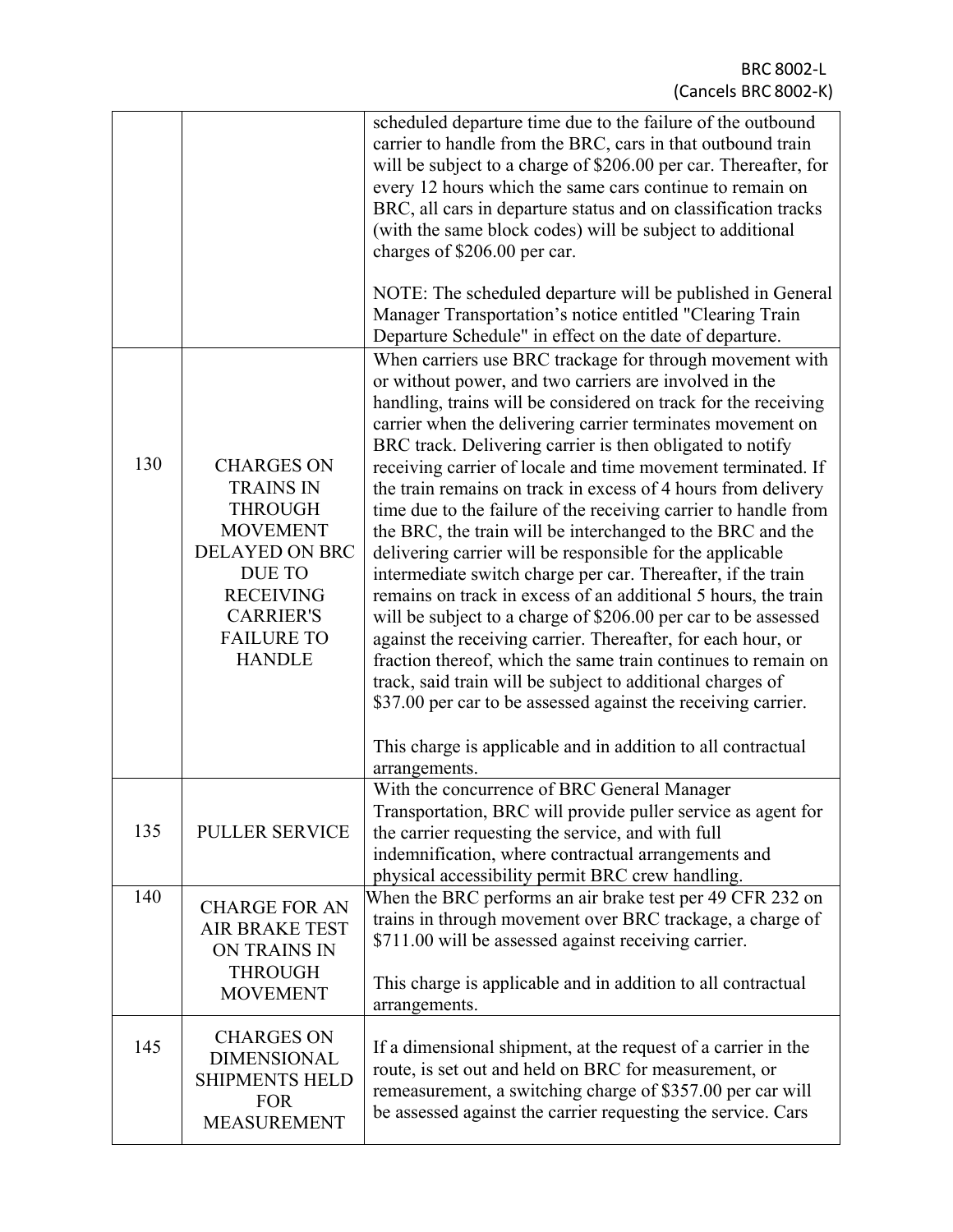|     |                                                          | will not qualify for volume incentive rates.                                                                                                                                                                                                                                                                                                                                                                                                                                                                                                                                                                                                                                                                                                                                                                                                                                                                                                                                                                                                                                                                                                              |
|-----|----------------------------------------------------------|-----------------------------------------------------------------------------------------------------------------------------------------------------------------------------------------------------------------------------------------------------------------------------------------------------------------------------------------------------------------------------------------------------------------------------------------------------------------------------------------------------------------------------------------------------------------------------------------------------------------------------------------------------------------------------------------------------------------------------------------------------------------------------------------------------------------------------------------------------------------------------------------------------------------------------------------------------------------------------------------------------------------------------------------------------------------------------------------------------------------------------------------------------------|
|     |                                                          | Dimensional cars entrained and subsequently switched out<br>due to nonacceptance by the receiving carrier will be<br>assessed a switch charge of \$357.00 per car against the<br>receiving carrier. Cars will not qualify for volume incentive<br>rates.                                                                                                                                                                                                                                                                                                                                                                                                                                                                                                                                                                                                                                                                                                                                                                                                                                                                                                  |
|     |                                                          | On a railroad owned car for which the Belt Railway<br>Company of Chicago is responsible for car hire charges, an<br>additional charge of \$29.00 per day will be assessed against<br>the carrier requesting the service, for each day, or fraction<br>thereof, the car is held for measurement and/or subsequent<br>dimensional clearance.                                                                                                                                                                                                                                                                                                                                                                                                                                                                                                                                                                                                                                                                                                                                                                                                                |
| 146 | <b>DO NOT HUMP</b><br>CARS                               | Cars that cannot be humped safely as determined by BRC's<br>operating department. Including but not limited to cars<br>classified as Dimensional or Do Not Hump. Loaded cars<br>with the following STCC's 3742676, 3742677, 3742679,<br>3312839, 3312981, 3531472. Cars will not qualify for<br>volume incentive rates.                                                                                                                                                                                                                                                                                                                                                                                                                                                                                                                                                                                                                                                                                                                                                                                                                                   |
| 148 | <b>LOCOMOTIVE</b><br><b>AND PASSENGER</b><br>CARS        | Locomotives and passenger cars interchanged or handled at<br>Clearing Yard. Cars will not qualify for volume incentive<br>rates.                                                                                                                                                                                                                                                                                                                                                                                                                                                                                                                                                                                                                                                                                                                                                                                                                                                                                                                                                                                                                          |
| 149 | <b>LOCOMOTIVE</b><br><b>SERVICE AND</b><br><b>REPAIR</b> | When requested, BRC will service locomotives at its<br>facilities. Such service done by BRC shall consist of but not<br>be limited to switching locomotives within the servicing<br>facilities, making daily trip inspections and reports as<br>required, performing routine maintenance pursuant to owner<br>standards, and checking quantity levels and, when approved,<br>replacing required amounts of depletable materials such as<br>fuel, sand, cooling water and treatment, lubricating oil, and<br>other miscellaneous supplies normally required during<br>normal servicing inspections. BRC shall make running<br>repairs to locomotives as in its judgement are necessary or<br>required by law, including but not limited to: completion of<br>daily inspection records, application of brake shoes,<br>adjustment of brake travel, correction of minor leaks, general<br>running repair work, cleaning of cabs and windows, addition<br>of supplies such as drinking water, ice, cups, flagging<br>material, and toilet tissue, as required. BRC will not perform<br>any other major or billable repairs unless specifically<br>authorized. |
| 150 | <b>RAIL</b><br><b>SURVEILLANCE</b>                       | DEFINITION - Rail Surveillance Service is defined as the<br>observation and/or external inspection of one or more<br>conveyances railcar(s), trailer(s), or container(s) within one<br>hour after it has stopped at any location for any reason, and                                                                                                                                                                                                                                                                                                                                                                                                                                                                                                                                                                                                                                                                                                                                                                                                                                                                                                      |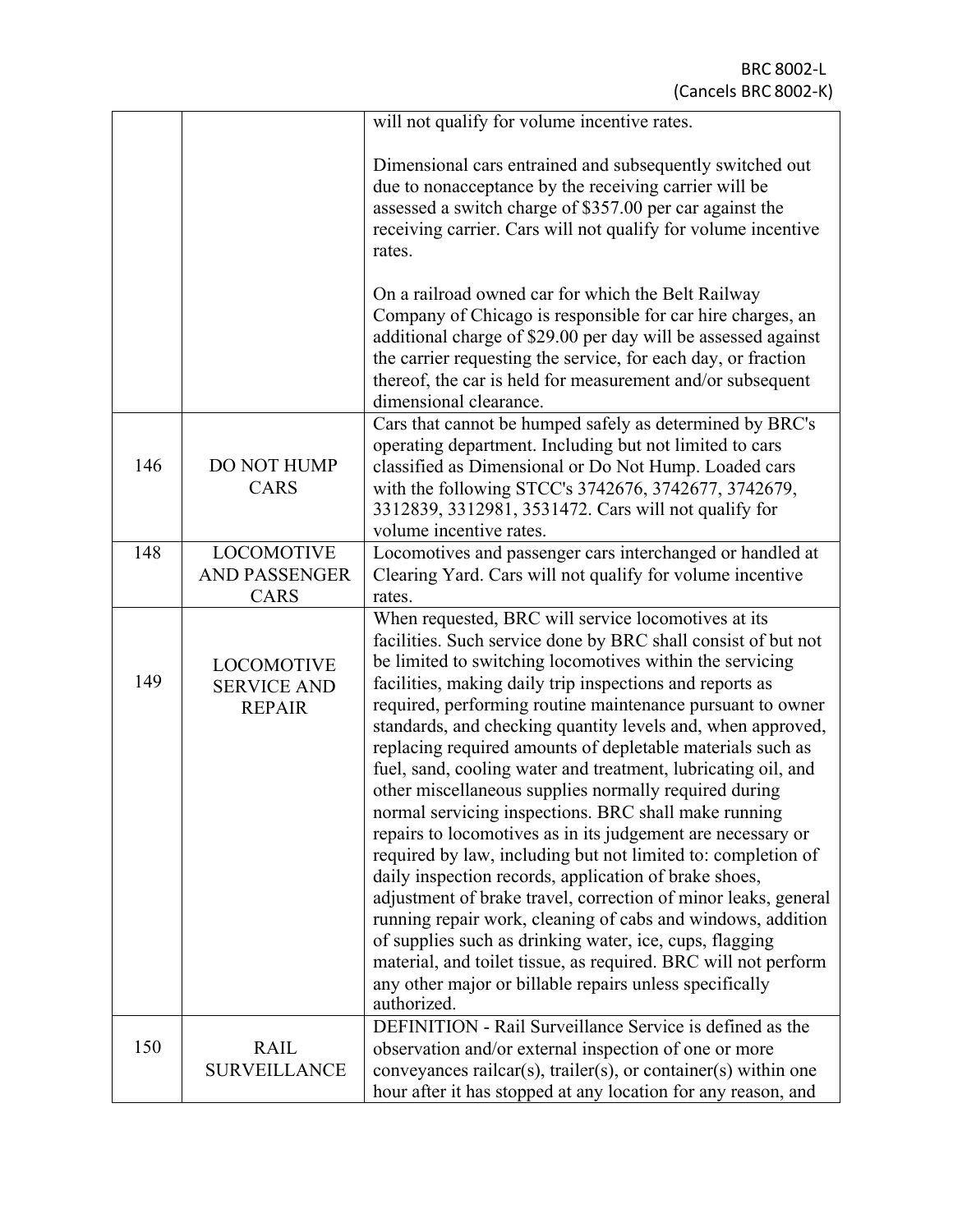|     |                                                                                                         | conducting re-inspections at least once an hour, to the extent<br>practicable, when the conveyance is on the BRC.                                                                                                                                                                                                                                                                                                                                                                              |  |
|-----|---------------------------------------------------------------------------------------------------------|------------------------------------------------------------------------------------------------------------------------------------------------------------------------------------------------------------------------------------------------------------------------------------------------------------------------------------------------------------------------------------------------------------------------------------------------------------------------------------------------|--|
| 160 | <b>LANDING FEE</b>                                                                                      | If a train is interchanged directly between two carriers<br>whereby the train is temporarily yarded on BRC trackage for<br>crew transfer, and there are no contracts or letter agreements<br>to provide otherwise, a landing fee of \$20.00 per car will<br>apply in addition to trackage charges.                                                                                                                                                                                             |  |
|     |                                                                                                         | If a car is bad ordered enroute on BRC Trackage in<br>connection with a Direct Move and it is necessary that it be<br>set out, such bad ordered car will be repaired at the outlying<br>location. Car will thereafter be handled by BRC to Clearing<br>to be classified in the connecting Carrier's outbound train.<br>The connecting Carrier, at BRC's discretion, may be allowed<br>to pick up a priority shipment, <i>i.e.:</i> autos, intermodal, etc.,<br>online.                         |  |
| 165 | <b>CHARGES ON BAD</b><br><b>ORDERED CARS</b><br><b>SETOUT OF</b><br><b>DIRECT MOVE</b><br><b>TRAINS</b> | Car repairs will be billed in accordance with the Field and<br>Office Manuals of the Interchange rules adopted by the<br>Association of American Railroads, hereinafter called<br>"Interchange Rules", in effect at the date of performance of<br>the repairs.                                                                                                                                                                                                                                 |  |
|     |                                                                                                         | Delivering Carrier will compensate \$182.00 per car handling,<br>if necessary to spot the car for repair, and an additional<br>\$182.00 per car handling fee back to Clearing Yard, in<br>addition to the applicable intermediate switch rate. In<br>addition, Delivering Carrier will compensate BRC for any<br>charges incurred in connection with repair including, but not<br>exclusively limited to, mobile cranes, mechanical overtime<br>incurred to repair the car, etc.               |  |
| 170 | <b>CHARGES ON</b><br>LOCOMOTIVES<br><b>HELD FOR</b><br><b>INSPECTION</b>                                | When a locomotive (dead or under power) is received at<br>Clearing Yard and it is subsequently held for inspection by<br>the Receiving Carrier, a \$441.00 switching charge will be<br>assessed against the Receiving Carrier, in addition to the<br>intermediate switch charge, to handle the locomotive to a<br>holding track. In addition, a \$119.00 holding charge will be<br>assessed against the Receiving Carrier for each day, or                                                     |  |
|     |                                                                                                         | fraction thereof, the locomotive is held on the BRC pending<br>authorization of release to an outbound train. Locomotive<br>will be interchanged to the Receiving Carrier upon arrival at<br>the Roundhouse, Departure Track or Staging Track.<br>Locomotive entrained in other than the Locomotive Consist<br>will remain in the account of the Delivering Carrier until<br>placement at the Roundhouse, Departure Track or Staging<br>Track. If repairs become necessary prior to moving the |  |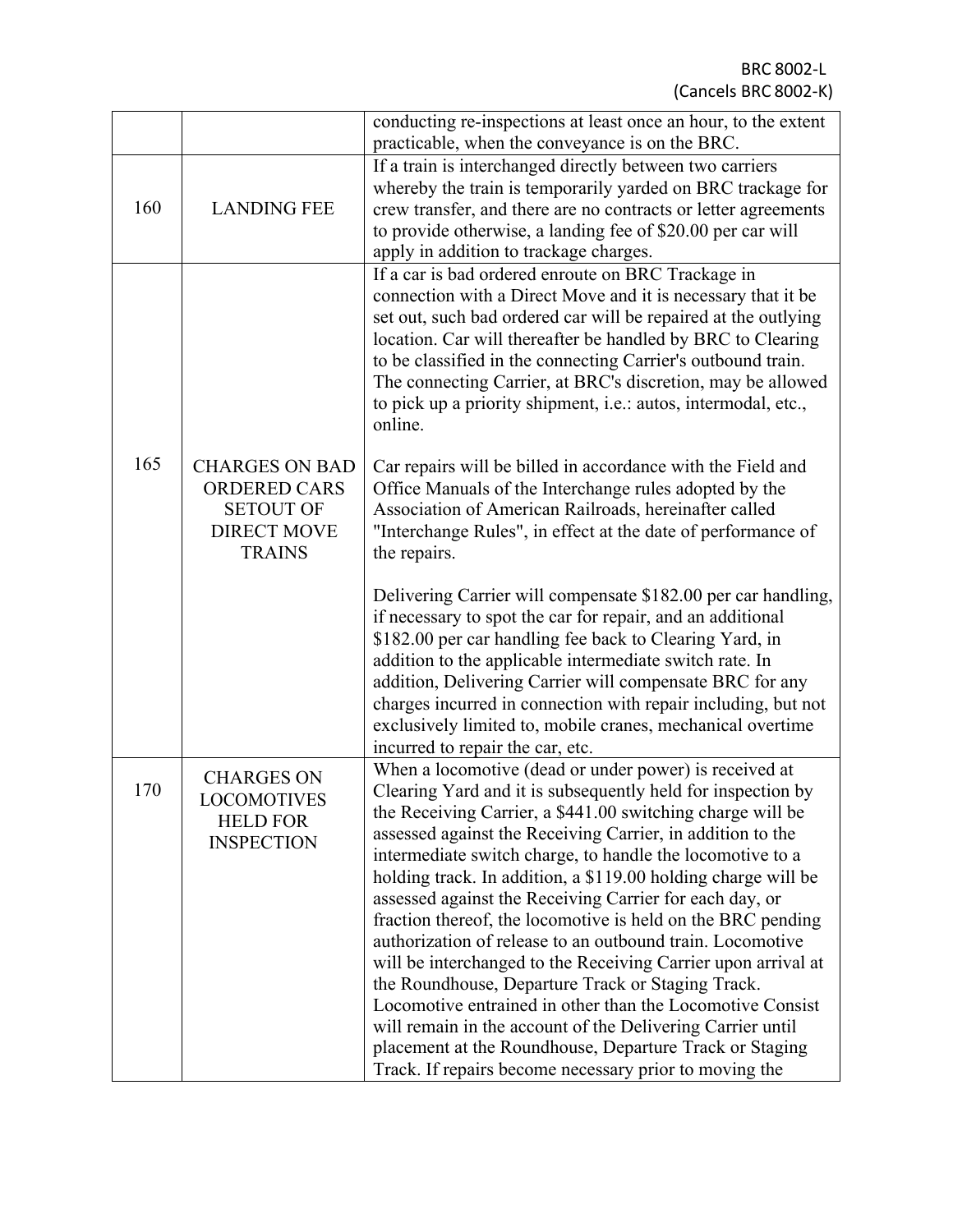|                                                                                                                                                                                                  | locomotive, the Receiving Carrier will be responsible to<br>coordinate any repairs to the locomotive.                                                                                                                                                                                                                                                                                                                                                                                                                                                                                                                                                                |  |
|--------------------------------------------------------------------------------------------------------------------------------------------------------------------------------------------------|----------------------------------------------------------------------------------------------------------------------------------------------------------------------------------------------------------------------------------------------------------------------------------------------------------------------------------------------------------------------------------------------------------------------------------------------------------------------------------------------------------------------------------------------------------------------------------------------------------------------------------------------------------------------|--|
| <b>CHARGES ON</b><br><b>CARS DELAYED</b><br><b>AT SOUTH</b><br><b>CHICAGO OR</b><br>OTHER OUTLYING<br>YARDS DUE TO<br><b>RECEIVING</b><br><b>CARRIER'S</b><br><b>FAILURE TO</b><br><b>HANDLE</b> | Cars loaded or empty placed for interchange at South<br>Chicago or other outlying yards will be subject to the penalty<br>charge described herein if cars remain on BRC in excess of<br>24 hours from the scheduled departure time.<br>Said times and day of week operation to be agreed to by<br>BRC and the respective carrier. Said cars will be subject to a<br>charge of \$206.00 per car for every 24 hour period until said<br>cars are pulled by the receiving carrier.                                                                                                                                                                                      |  |
| <b>CHARGES ON</b><br><b>PASSENGER CARS</b><br><b>HELD FOR</b><br><b>CLEARANCE OR</b><br><b>INSPECTION</b>                                                                                        | Passenger cars received at Clearing Yard and subsequently<br>held for clearance or inspection by the receiving carrier will<br>be assessed a \$441.00 switching charge for the movement to<br>and from the storage or staging track.<br>In addition, a \$119.00 holding charge will be assessed to the<br>receiving carrier for each day, or fraction thereof. The<br>passenger car(s) will be interchanged to the receiving carrier<br>once the car is moved from the inbound receiving track.<br>If repairs or inspections are necessary prior to the outbound<br>movement, the receiving carrier will be responsible to<br>coordinate the repairs or inspections. |  |
| <b>LIABILITY FOR</b><br><b>PASSENGER CARS</b>                                                                                                                                                    | Delivering Carrier(s) of Passenger cars will have a<br>maximum liability for lading loss or damage to equipment is<br>\$10,000.00 per shipment. If the Delivering carrier<br>determines at any point that special handling is required to<br>ensure safe movement of equipment billed under this item,<br>any such charges incurred will be billed in addition to the<br>rate. Rate in this item does not include charges for the cost of<br>repairs necessary for the safe movement of equipment<br>moving on own wheels.                                                                                                                                           |  |
| <b>INTERCHANGE</b><br><b>ERROR</b><br><b>MOVEMENT</b>                                                                                                                                            | Loaded or empty cars received in error from a delivering<br>carrier at interchange points on BRC will be returned to that<br>delivering carrier at the charge of \$350.00, per car.                                                                                                                                                                                                                                                                                                                                                                                                                                                                                  |  |
|                                                                                                                                                                                                  |                                                                                                                                                                                                                                                                                                                                                                                                                                                                                                                                                                                                                                                                      |  |

ı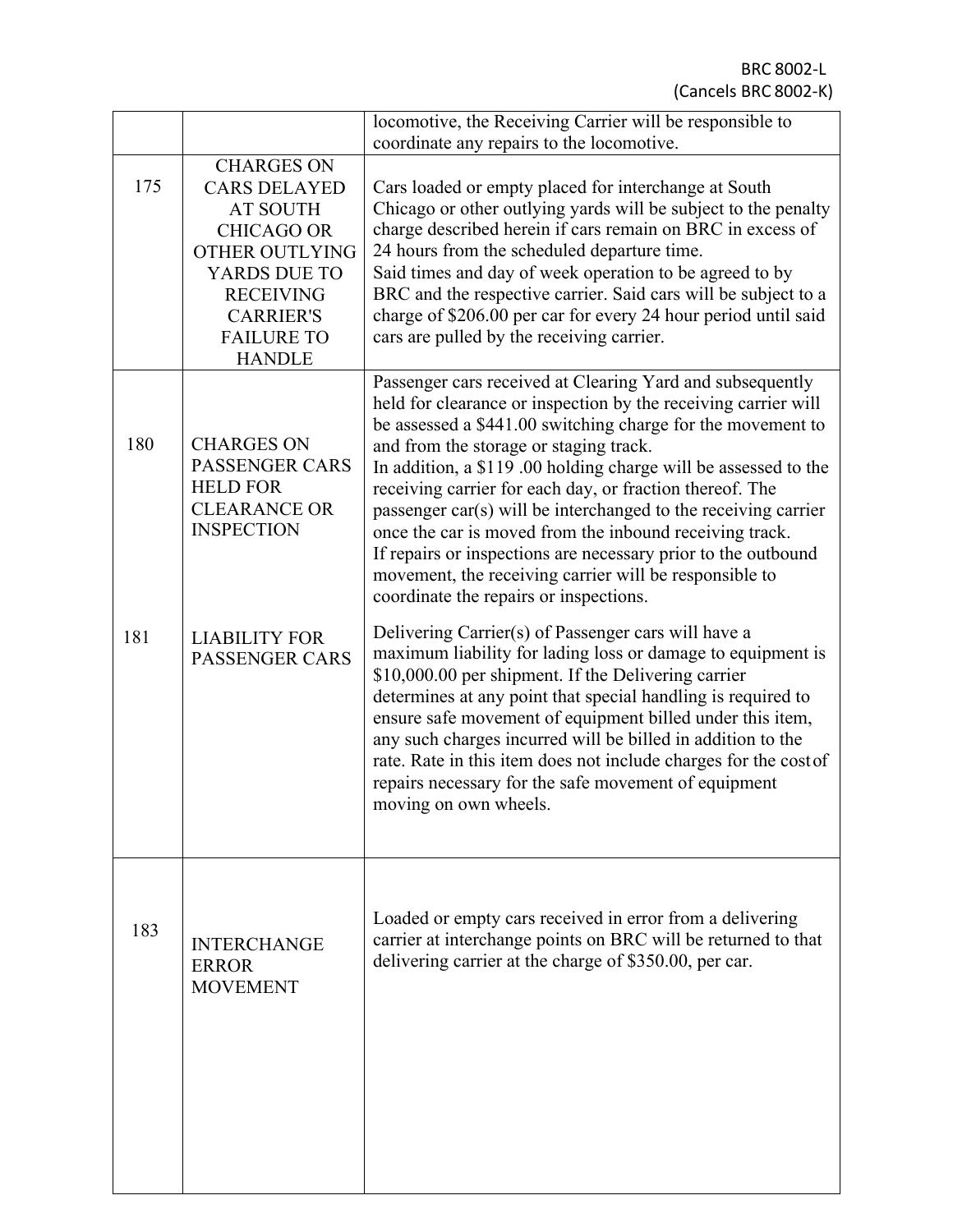| 185 | <b>CHARGE FOR</b><br><b>REPOSITIONING</b><br><b>OUTBOUND</b><br><b>LOCOMOTIVES</b><br><b>WITH BRC</b><br><b>RESOURCES</b> | When orders are received from the outbound carrier to<br>rework a locomotive consist once set, a charge of \$182.00<br>per locomotive unit will be assessed. When necessary to<br>turn a locomotive, with BRC resources, an additional \$394<br>charge will apply for each locomotive turned. No charge is<br>accrued when repositioning of outbound power is<br>performed by crews of the outbound carrier. When BRC<br>resources are utilized to position power, link or unlink<br>distributed power locomotives, or reposition to allow for<br>distributed power operation; a fixed charge of \$465 will<br>be assessed. This charge is assessed on per train basis at<br>the sole operational discretion of the BRC and is charged<br>when instructions are received from an outbound carrier to<br>ready a train for DP operation. |
|-----|---------------------------------------------------------------------------------------------------------------------------|-----------------------------------------------------------------------------------------------------------------------------------------------------------------------------------------------------------------------------------------------------------------------------------------------------------------------------------------------------------------------------------------------------------------------------------------------------------------------------------------------------------------------------------------------------------------------------------------------------------------------------------------------------------------------------------------------------------------------------------------------------------------------------------------------------------------------------------------|
|-----|---------------------------------------------------------------------------------------------------------------------------|-----------------------------------------------------------------------------------------------------------------------------------------------------------------------------------------------------------------------------------------------------------------------------------------------------------------------------------------------------------------------------------------------------------------------------------------------------------------------------------------------------------------------------------------------------------------------------------------------------------------------------------------------------------------------------------------------------------------------------------------------------------------------------------------------------------------------------------------|

Г

| <b>CONNECTING LINE</b><br><b>FROM AND TO</b><br><b>WHICH RATES</b><br><b>APPLY</b><br><b>ALPHABETICALLY</b><br>ARRANGED | Burlington Northern Santa Fe Corporation<br>Canadian National Railway Company Chicago<br>Rail Link<br>Chicago, South Shore & South Bend CP<br>Rail System<br>CSX Transportation, Inc.<br>Indiana Harbor Belt Railroad Company<br>Norfolk Southern Railway Company South<br>Chicago & Indiana Harbor RR Union |
|-------------------------------------------------------------------------------------------------------------------------|--------------------------------------------------------------------------------------------------------------------------------------------------------------------------------------------------------------------------------------------------------------------------------------------------------------|
|                                                                                                                         | Pacific Railroad<br><b>Wisconsin Southern Railway Company</b>                                                                                                                                                                                                                                                |
|                                                                                                                         |                                                                                                                                                                                                                                                                                                              |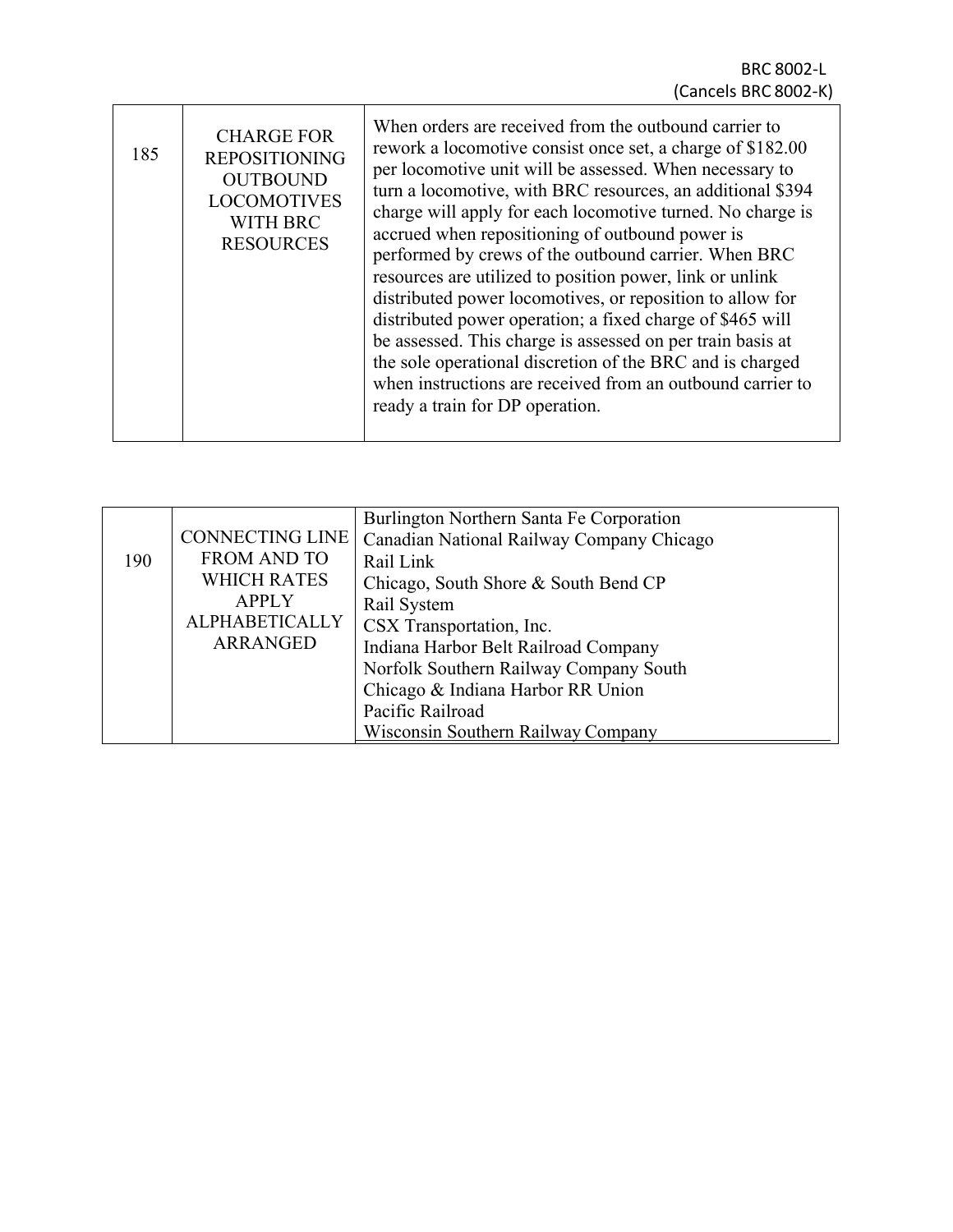## **SECTION ONE**

Where through rates are authorized in tariffs of carriers party to this tariff, the Belt Railway Company of Chicago will charge the following for terminal service to or from industries and team tracks located on the Belt Railway Company of Chicago.

|             |                                                                         |                                                                                                                                                                                     | <b>INDUSTRIES</b> |                |
|-------------|-------------------------------------------------------------------------|-------------------------------------------------------------------------------------------------------------------------------------------------------------------------------------|-------------------|----------------|
|             |                                                                         |                                                                                                                                                                                     | <b>BY ZONE</b>    | PER CAR        |
| <b>ITEM</b> | <b>SUBJECT</b>                                                          | <b>APPLICATION</b>                                                                                                                                                                  | (SEE              | <b>CHARGES</b> |
|             |                                                                         |                                                                                                                                                                                     | <b>SECTION</b>    | (in dollars)   |
|             |                                                                         |                                                                                                                                                                                     | THREE)            |                |
| 1001        |                                                                         | <b>LOADED FREIGHT CARS</b>                                                                                                                                                          | Zone 1            | \$602.00       |
| 1002        |                                                                         | (Note: Charge also includes the                                                                                                                                                     | Zone 2            | \$503.00       |
| 1003        |                                                                         | handling of empty cars)                                                                                                                                                             | Zone 3            | \$617.00       |
| 1004        |                                                                         | <b>EMPTY FREIGHT CARS, including</b>                                                                                                                                                | Zone 1            | \$301.00       |
| 1005        |                                                                         | idler cars. (An idler car is an empty                                                                                                                                               | Zone 2            | \$251.00       |
| 1006        | <b>TERMINAL</b><br><b>SWITCHING</b><br><b>SERVICE</b><br><b>TO/FROM</b> | car, on which no part of a load rests,<br>that is used in transporting freight of<br>unusual length or excessive weight<br>for the safe transportation or<br>protection of lading). | Zone 3            | \$309.00       |
| 1007        | <b>BRC</b><br><b>INDUSTRIES</b>                                         |                                                                                                                                                                                     | Zone 1            | \$602.00       |
| 1008        | <b>AND TEAM</b>                                                         | <b>ALL CLASSES OF RAILWAY</b>                                                                                                                                                       | Zone 2            | \$503.00       |
| 1009        | <b>TRACKS</b>                                                           | <b>EQUIPMENT OTHER THAN</b><br>FREIGHT EQUIMENT, VIZ. BUT<br><b>NOT LIMITED TO:</b>                                                                                                 | Zone 3            | \$617.00       |
|             |                                                                         | MAINTENANCE OF WAY EQUIPMENT<br>PASSENGER EQUIPMENT<br><b>RAIL TEST CARS</b><br><b>LOCOMOTIVES</b><br>(DEAD OR UNDER POWER) ETC.                                                    |                   |                |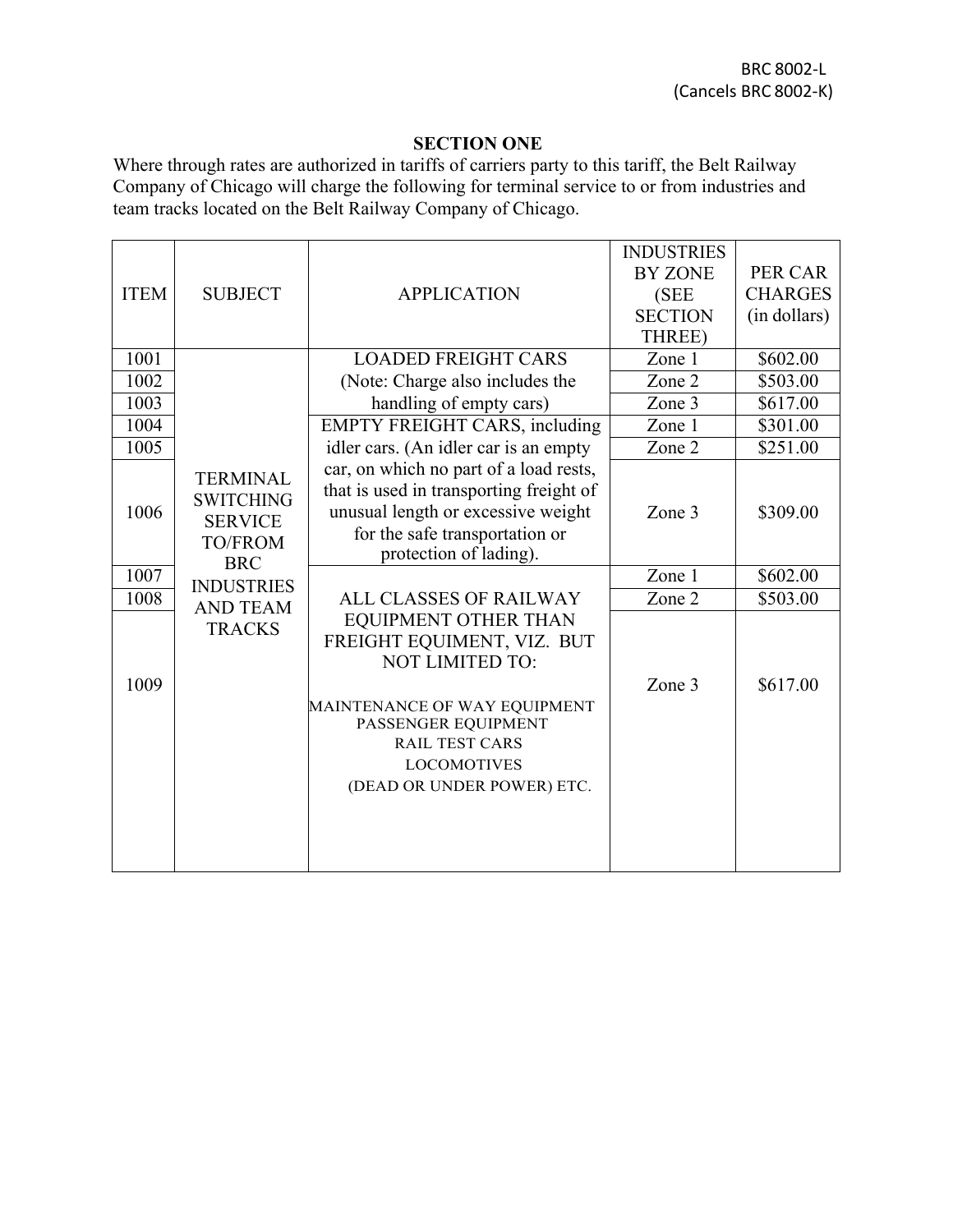BRC 8002-L (Cancels BRC 8002-K)

| 1106 | <b>TERMINAL</b>    | <b>GRAIN, VIZ:</b> | 1-4        | \$503.00 |
|------|--------------------|--------------------|------------|----------|
| 1107 | <b>SWITCHING</b>   | barley, corn,      | $5 - 24$   | \$221.00 |
| 1108 | <b>SERVICE TO/</b> | oats, soybean,     |            |          |
|      | <b>FROM</b>        | wheat              |            |          |
|      | INGREDION,         | and grain          |            |          |
|      | AGRO, IL           | screenings, in     | 25 or more | \$143.00 |
|      |                    | multiple car       |            |          |
|      |                    | deliveries         |            |          |
|      |                    | from the same      |            |          |
|      |                    | carrier.           |            |          |

#### **SECTION TWO**

The Belt Railway Company of Chicago will charge the following for intermediate service via The Belt Railway Company of Chicago.

| <b>ITEM</b> | <b>SUBJECT</b>      | <b>APPLICATION</b>                       | <b>CHARGES PER</b> |
|-------------|---------------------|------------------------------------------|--------------------|
|             |                     |                                          | CAR                |
|             |                     |                                          | (in dollars)       |
| 2001        | <b>INTERMEDIATE</b> | <b>VOLUME INCENTIVE SWITCH</b>           |                    |
|             | <b>SERVICE VIA</b>  | <b>RATES FOR QUALIFYING</b>              |                    |
|             | <b>BRC</b>          | <b>CLEARING CONNECTION TRAFFIC</b>       |                    |
|             |                     | <b>LOADED AND EMPTY FREIGHT</b>          |                    |
|             |                     | CARS                                     |                    |
|             |                     | 1 THRU 25                                | \$180.87           |
|             |                     | <b>26 THRU 100</b>                       | \$94.18            |
|             |                     | 101 THRU 200                             | \$68.16            |
|             |                     | 201 THRU 300                             | \$59.14            |
|             |                     | 301 THRU 400                             | \$54.45            |
|             |                     | 401 THRU 500                             | \$51.35            |
|             |                     | 501 THRU 600                             | \$49.09            |
|             |                     | 601 THRU 700                             | \$47.31            |
|             |                     | <b>701 THRU 800</b>                      | \$45.87            |
|             |                     | 801 THRU 900                             | \$44.64            |
|             |                     | 901 THRU 1,000                           | \$43.60            |
|             |                     | 1,001 AND OVER                           | \$42.68            |
| 2002        |                     | <b>OUTSIDE CLEARING</b>                  |                    |
|             |                     | <b>INTERMEDIATE TRAFFIC</b>              |                    |
|             |                     | Clearing Connection Traffic interchanged |                    |
|             |                     | at a location other than Clearing Yard   |                    |
|             |                     | Note: If the monthly volume of Clearing  | \$181.00           |
|             |                     | Connection Traffic is under 26 cars per  |                    |
|             |                     | day the Outside Clearing rate will be    |                    |
|             |                     | \$160.00 per car.                        |                    |
| 2003        |                     | HAZARDOUS (NON-RSSM)                     | \$181.00           |
|             |                     | <b>SHIPMENTS</b>                         |                    |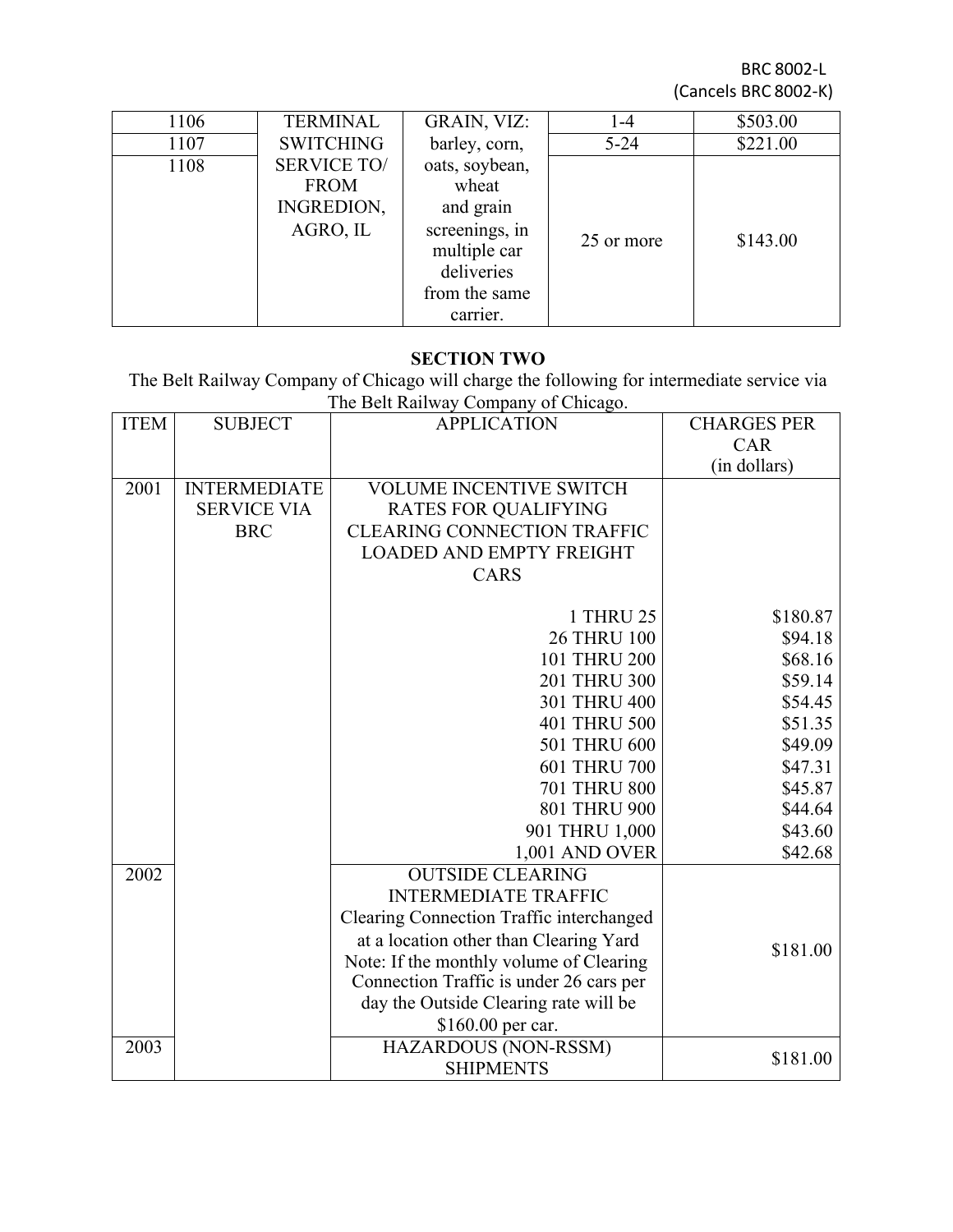BRC 8002 - L (Cancels BRC 8002-K)

|      | Loaded cars with STCC 4800000 thru<br>4999999        |                  |
|------|------------------------------------------------------|------------------|
|      | DANGEROUS SHIPMENTS - Explosive                      |                  |
|      | Division 1.1 or 1.2, Radioactive, and TIH            |                  |
| 2004 | shipments as listed in Part 173 or Tariff            | \$598.00         |
|      | ICC BOE 6000 Series.                                 |                  |
|      |                                                      |                  |
|      | <b>ADDITIONAL CHARGES</b>                            |                  |
|      | 1. Cars carrying dangerous                           |                  |
|      | goods/hazardous materials (or cars                   |                  |
|      | containing residue of dangerous                      |                  |
|      | goods/hazardous materials which are                  |                  |
|      | found to be leaking may be moved to an               |                  |
|      | isolation track for securement. The cost             |                  |
|      | of securement varies widely, depending               |                  |
|      | on the work involved. Securement fees                |                  |
|      | will be assessed, and invoiced, on a case            |                  |
|      | by case basis.                                       |                  |
|      | 2. In addition to flat charge under this             |                  |
|      | Tariff item, Carrier will bill beneficial            | $$2,372.00$ for  |
|      | owner of leaking material in all instances           | switching        |
|      | for:                                                 |                  |
|      | a. Carrier response costs and those of               |                  |
|      | contractors.                                         |                  |
|      | b. Response costs of Agencies having                 |                  |
|      | jurisdiction if billed.                              |                  |
|      | On a case by case basis, carrier will bill           |                  |
|      | beneficial owner of leaking material for:            |                  |
|      | a. Interline revenue lost to Belt for                |                  |
|      | traffic diverted away from Belt.                     |                  |
|      | b. Additional per diem equipment                     |                  |
|      | rental for delay to traffic already in Belt          |                  |
|      | accounts.                                            |                  |
| 2005 | PERISHABLE FREIGHT - Moving                          | \$475.00         |
|      | under refrigeration, ventilation or car              |                  |
|      | heater service (including handling of<br>empty car.) | $100\%$ from     |
| 2006 | DIMENSIONAL & DO NOT HUMP                            | delivering road. |
|      |                                                      |                  |
|      | <b>SHIPMENTS - Carloads exceeding</b>                |                  |
|      | height, width, or maximum gross weight               |                  |
|      | restrictions as published in "Railway Line           |                  |
|      | Clearances" publication, including any               | \$358.00         |
|      | other traffic which requires a special               |                  |
|      | clearance, movement with a Dimensional               |                  |
|      | Movement File Clearance, or any car                  |                  |
|      | designated as a "Do Not Hump" car                    |                  |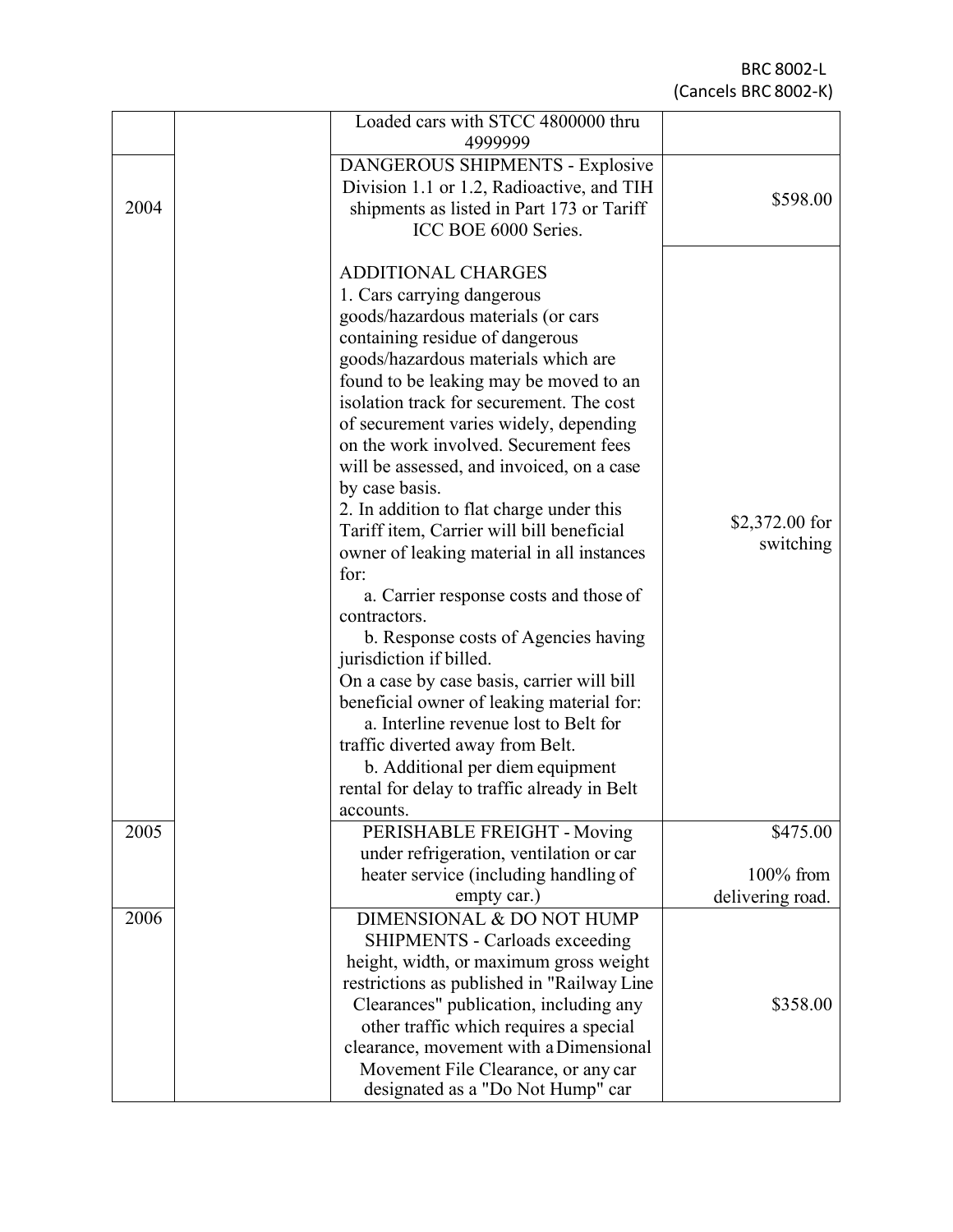|      | which must be manually handled or        |          |
|------|------------------------------------------|----------|
|      | shoved over the hump.                    |          |
| 2007 | ALL CLASSES OF RAILWAY                   |          |
|      | EQUIPMENT OTHER THAN FREIGHT             |          |
|      | EQUIPMENT, VIZ. BUT NOT LIMITED          |          |
|      | TO:                                      |          |
|      | Maintenance of Way Equipment             |          |
|      | Passenger Equipment                      |          |
|      | Rail Test Cars                           | \$742.00 |
|      | Locomotives (dead or under power)        |          |
|      |                                          |          |
|      | NOTE: An additional charge of            |          |
|      | \$1,461.00 will be assessed for each     |          |
|      | locomotive where BRC handling is         |          |
|      | required to/from a connection outside    |          |
|      | Clearing Yard.                           |          |
| 2008 | <b>AUTO CARRIERS - AUTO RACKS</b>        |          |
|      | <b>LOADED</b>                            | \$181.00 |
|      | "V" type equipment                       |          |
| 2009 | TOFC/COFC EQUIPMENT                      | \$181.00 |
|      | "P,Q.S" type equipment                   |          |
| 2010 | ROAD HAUL INTO/OUT OF the                |          |
|      | CHICAGO SWITCHING DISTRICT               | \$181.00 |
|      | Cars delivered by an intermediate switch |          |
|      | carrier to BRC for interchange service   |          |

#### SECTION THREE

The Belt Railway Company of Chicago will charge the following for additional services as listed

| <b>ITEM</b> | <b>SUBJECT</b>     | $\frac{1}{2}$ $\frac{1}{2}$ $\frac{1}{2}$ $\frac{1}{2}$ $\frac{1}{2}$ $\frac{1}{2}$ $\frac{1}{2}$ $\frac{1}{2}$ $\frac{1}{2}$ $\frac{1}{2}$ $\frac{1}{2}$ $\frac{1}{2}$ $\frac{1}{2}$ $\frac{1}{2}$ $\frac{1}{2}$ $\frac{1}{2}$ $\frac{1}{2}$ $\frac{1}{2}$ $\frac{1}{2}$ $\frac{1}{2}$ $\frac{1}{2}$ $\frac{1}{2}$<br><b>APPLICATION</b> | <b>CHARGES</b> |
|-------------|--------------------|-------------------------------------------------------------------------------------------------------------------------------------------------------------------------------------------------------------------------------------------------------------------------------------------------------------------------------------------|----------------|
|             |                    |                                                                                                                                                                                                                                                                                                                                           | PER CAR        |
|             |                    |                                                                                                                                                                                                                                                                                                                                           | (in dollars)   |
|             |                    | <b>RE-HUMPS</b>                                                                                                                                                                                                                                                                                                                           |                |
| 3001        |                    | Notwithstanding the rate structure set forth in Section                                                                                                                                                                                                                                                                                   |                |
|             | <b>ADDITIONAL</b>  | 1, and Section 2, any switching move which requires                                                                                                                                                                                                                                                                                       |                |
|             | <b>SERVICE VIA</b> | more than one hump event to be subsequently                                                                                                                                                                                                                                                                                               |                |
|             | <b>BRC</b>         | interchanged to the destination carrier shall be                                                                                                                                                                                                                                                                                          | \$42.68        |
|             |                    | assessed an additional charge per "Re-hump" event.                                                                                                                                                                                                                                                                                        |                |
|             |                    | This charge is applicable and in addition to all                                                                                                                                                                                                                                                                                          |                |
|             |                    | contractual arrangements, unless otherwise specified.                                                                                                                                                                                                                                                                                     |                |
|             |                    | <b>OUTBUND BLOCKING CHARGE</b>                                                                                                                                                                                                                                                                                                            |                |
| 3002        |                    | One "free" outbound block per 2,000 outbound cars.                                                                                                                                                                                                                                                                                        | \$7.06         |
|             |                    | Charge applied to each car of excess blocks with                                                                                                                                                                                                                                                                                          |                |
|             |                    | smallest number of cars.                                                                                                                                                                                                                                                                                                                  |                |
|             |                    | <b>PULLER SERVICE</b>                                                                                                                                                                                                                                                                                                                     | \$1,277.00     |
| 3003        |                    | Requested service when available.                                                                                                                                                                                                                                                                                                         |                |
|             |                    | Per 8 Hour Crew                                                                                                                                                                                                                                                                                                                           |                |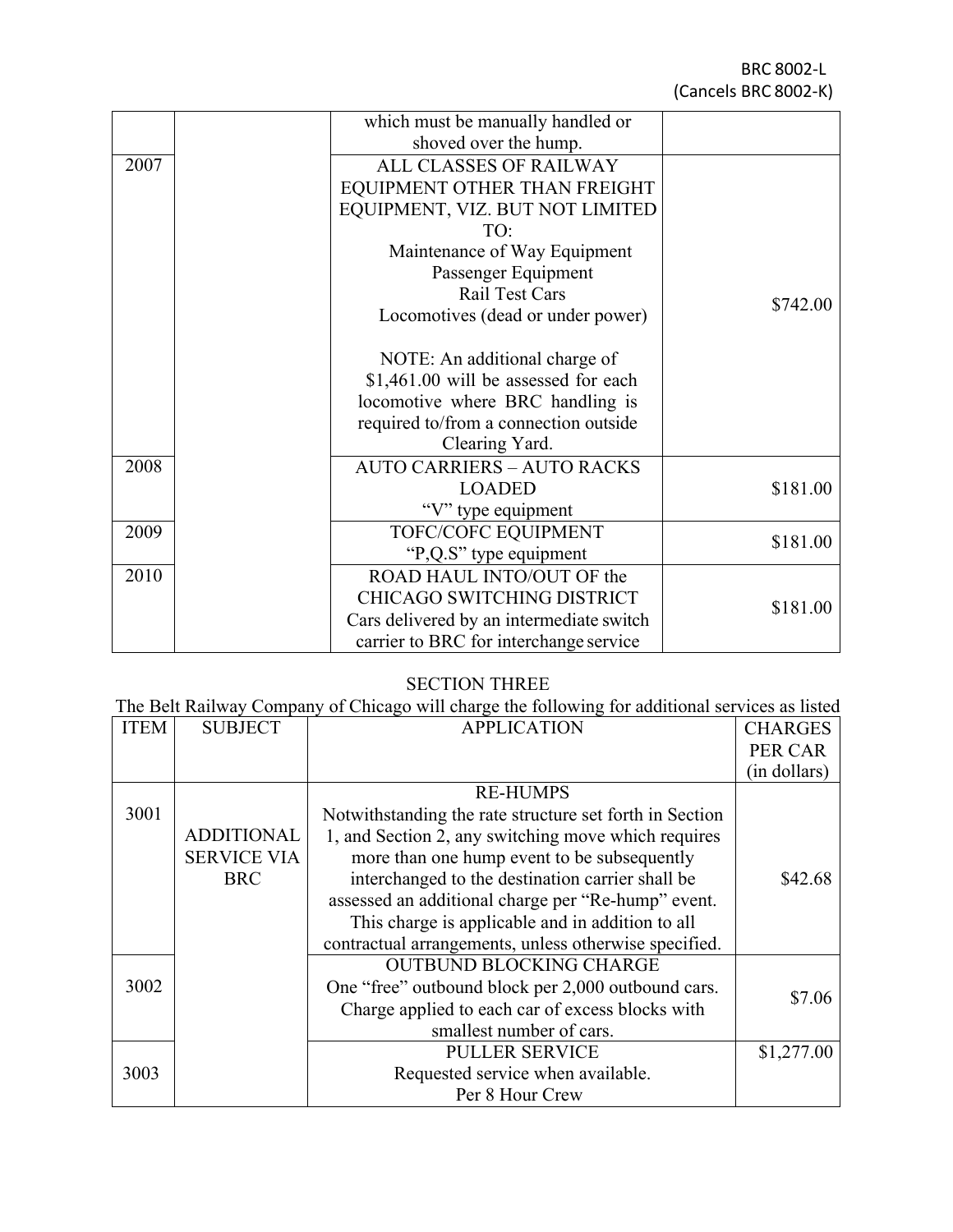BRC 8002-L (Cancels BRC 8002-K)

|      | Each Additional Hour                               | \$160.00    |
|------|----------------------------------------------------|-------------|
|      | BRC Locomotive, Per Day, Per Unit                  | \$383.00    |
|      | <b>Lunch Penalties</b>                             | \$63.20     |
|      | <b>LOCOMOTIVE SERVICING</b>                        |             |
|      | Servicing of foreign locomotives at Clearing Yard. |             |
| 3004 | Diesel Fuel and Lube Oil                           | <b>COST</b> |
|      | Servicing Unit                                     | \$192.00    |
|      | <b>Supplies</b>                                    | \$17.22     |
|      | Diesel Fuel Surcharge Per Gallon                   | \$0.05      |
|      | Sand Surcharge Per Ton                             | \$3.29      |

## SECTION FOUR

Rates named in Section One of this tariff will apply to industries located on The Belt Railway Company of Chicago and categorized herein according to zones. (See Item 65 for changes.)

| <b>ITEM</b> | <b>SUBJECT</b>                  | <b>APPLICATION</b>                               |
|-------------|---------------------------------|--------------------------------------------------|
|             |                                 | <b>CHARTER STEEL PRODUCTS</b>                    |
|             |                                 | 1600 S. KOSTNER                                  |
|             |                                 | <b>EXXON MOBIL</b>                               |
|             |                                 | <b>3801 S. CICERO</b>                            |
| 4001        | ZONE <sub>3</sub>               |                                                  |
|             | ALPHA LIST Of INDUSTRIES        | <b>FLEXOGLASS</b>                                |
|             |                                 | 4647 W. AUGUSTA BLVD.                            |
|             |                                 |                                                  |
|             |                                 | UNILEVER BEST FOODS                              |
|             |                                 | 2816 S. KILBOURN                                 |
|             |                                 | AFTON CHEMICALS INC.                             |
| 4002        | ZONE <sub>2</sub>               | 7201 WEST 65TH ST.                               |
|             |                                 | <b>AGRIUM USA INC.</b>                           |
|             |                                 | 13131 LAKE FRASER DR                             |
|             |                                 | CALGARY, AB CANADA                               |
|             |                                 |                                                  |
|             |                                 | <b>AGROW FRESH PRODUCE</b>                       |
|             |                                 | <b>4540 S. KOLMAR</b>                            |
|             | <b>ALPHA LIST Of INDUSTRIES</b> |                                                  |
|             |                                 | <b>ALLIANCE STEEL</b>                            |
|             |                                 | 6499 W. 66TH PL.                                 |
|             |                                 |                                                  |
|             |                                 | <b>COLONIAL BRICK CO.</b><br>2222 S. HALSTED ST. |
|             |                                 |                                                  |
|             |                                 | <b>CORRUGATED SUPPLIES</b>                       |
|             |                                 | 5043 W. 67TH STREET                              |
|             |                                 |                                                  |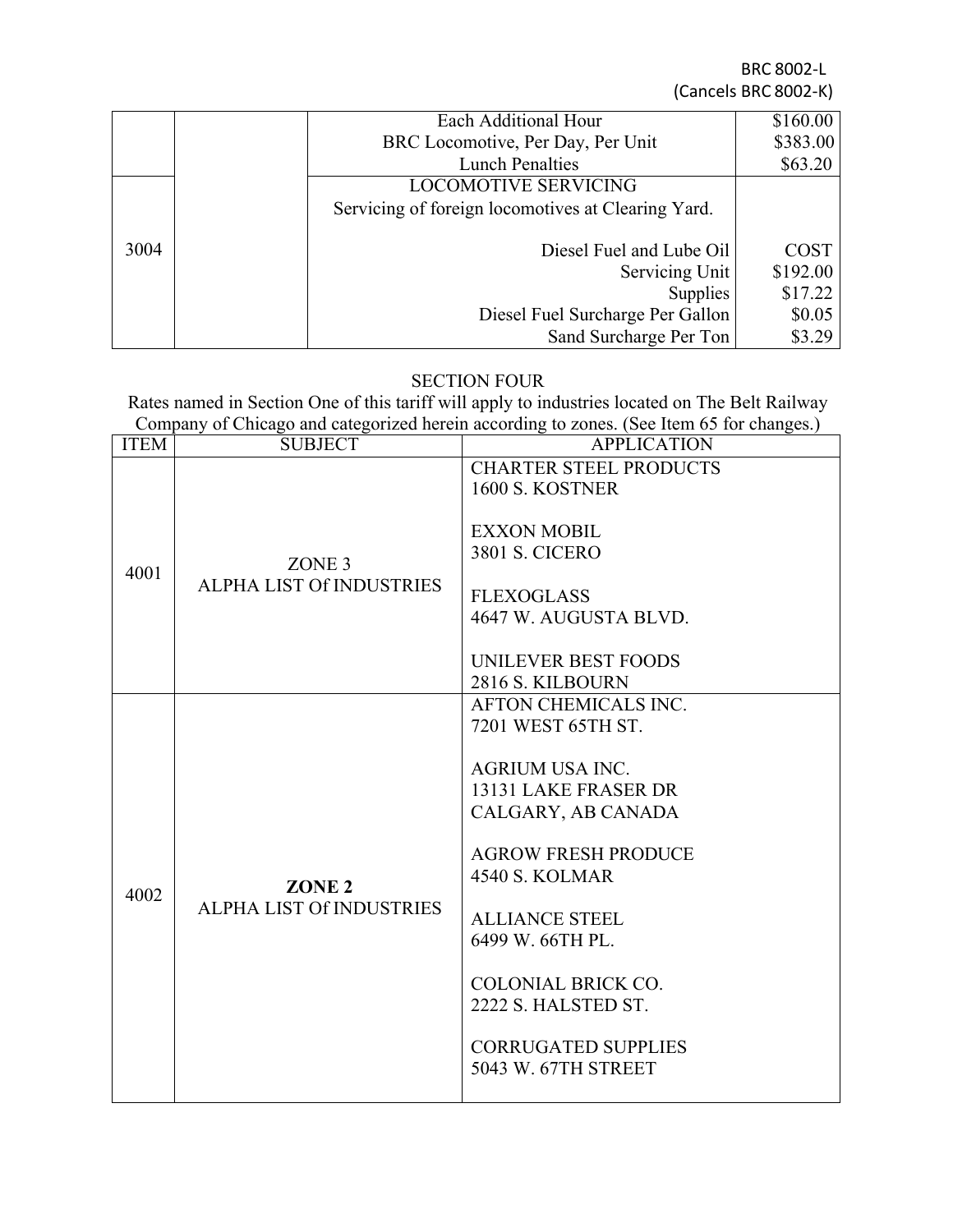|  | DART CONTAINER CORP (SOLO CUP)                                    |
|--|-------------------------------------------------------------------|
|  | <b>7575 SOUTH KOSTNER</b>                                         |
|  |                                                                   |
|  | <b>GENERAL ELEC. APPL. SER. SHOP</b><br><b>6045 S. NOTTINGHAM</b> |
|  |                                                                   |
|  | <b>GRACE DAVISON</b>                                              |
|  | 4099 W. 71ST STREET                                               |
|  |                                                                   |
|  | <b>HALLSTAR COMPANY</b>                                           |
|  | 5851 WEST 73RD ST.                                                |
|  |                                                                   |
|  | HOIST LIFT TRUCK MFG.<br>6499 WEST 65TH ST.                       |
|  |                                                                   |
|  | HOME PRODUCTS INTL.                                               |
|  | 4501 WEST 47TH ST.                                                |
|  |                                                                   |
|  | NUCOR TUBULAR PROD.                                               |
|  | 6226 WEST 74TH ST.                                                |
|  |                                                                   |
|  | <b>INGREDION INC.</b><br><b>ARGO</b>                              |
|  |                                                                   |
|  | <b>INTERNATIONAL PAPER</b>                                        |
|  | 5300 WEST 73RD ST.                                                |
|  |                                                                   |
|  | <b>JERICH USA INC.</b>                                            |
|  | 6558 WEST 73RD ST.                                                |
|  |                                                                   |
|  | <b>MANSFIELD OIL</b><br>P.O. BOX 48                               |
|  | MARK, IL                                                          |
|  |                                                                   |
|  | MIDWEST WHSE, & DIST, SYSTEM                                      |
|  | 6634 WEST 68TH STREET                                             |
|  |                                                                   |
|  | MONDELEZ INTERNATIONAL                                            |
|  | <b>7300 S. KEDZIE</b>                                             |
|  |                                                                   |
|  |                                                                   |
|  |                                                                   |
|  |                                                                   |
|  |                                                                   |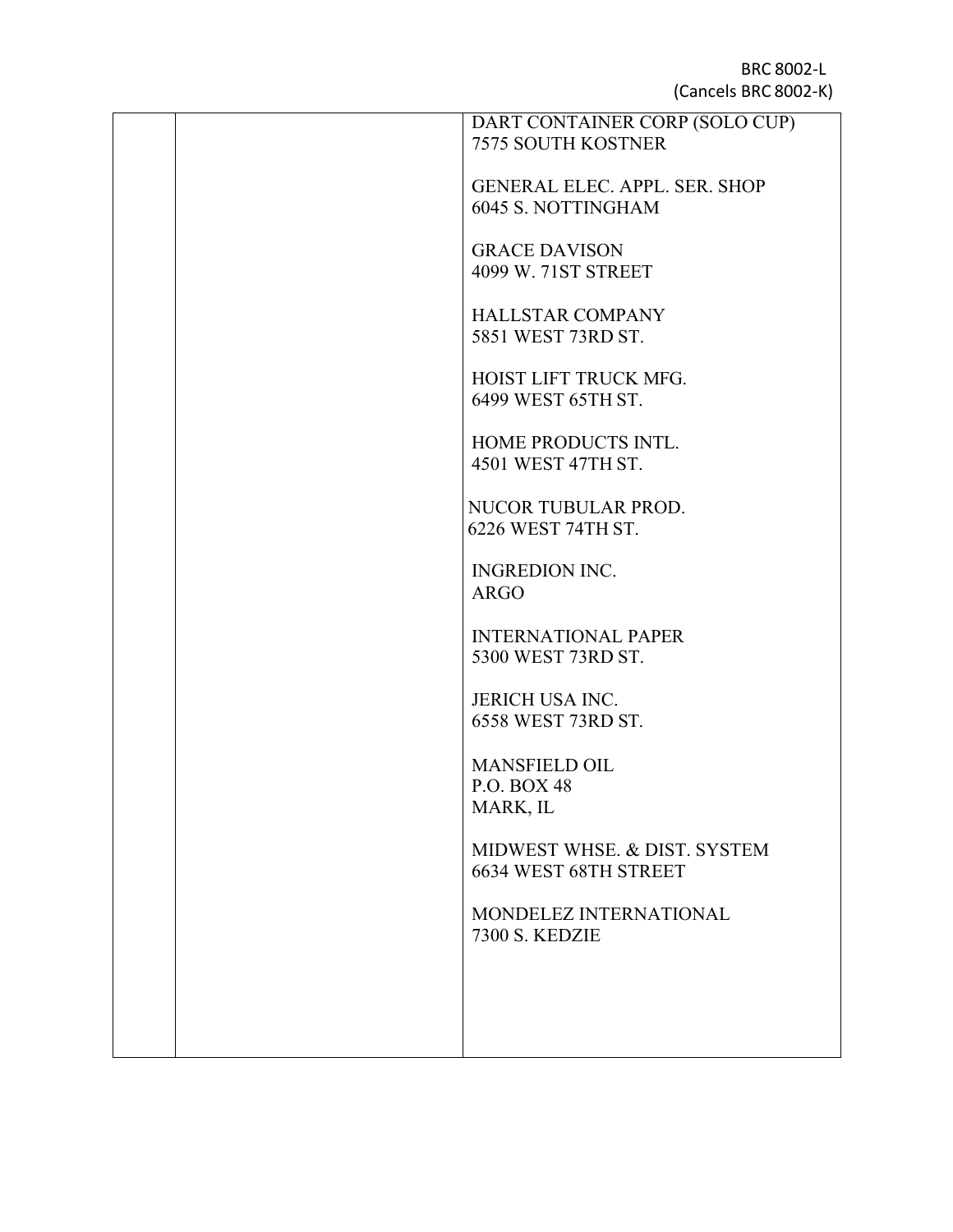|  | <b>MOTIVE POWER</b>          |
|--|------------------------------|
|  | <b>1905 MARKETVIEW DR</b>    |
|  | YORKVILLE, IL                |
|  |                              |
|  | <b>NALCO CHEMICAL</b>        |
|  | 6216 WEST 66TH STREET        |
|  |                              |
|  | NEXUS DISTRIBUTION           |
|  | 6220 WEST 73RD STREET        |
|  |                              |
|  | OCCIDENTAL ELECTROCHEM CORP. |
|  | 4201 WEST 69TH ST.           |
|  |                              |
|  | PCA CHICAGO CONTAINER        |
|  | 5445 WEST 73RD ST.           |
|  |                              |
|  | PCS SALES USA                |
|  | 122 1ST AVE SOUTH            |
|  | SASKATOON, SK CANADA         |
|  |                              |
|  | PERKINS PRODUCTS INC.        |
|  | 7025 WEST 66TH ST.           |
|  |                              |
|  | <b>PACTIV</b>                |
|  | <b>7200 S. MASON</b>         |
|  | 7207 S. MASON                |
|  |                              |
|  | RAMPTECH AMERICA             |
|  | 6900 S. CENTRAL              |
|  |                              |
|  |                              |
|  | <b>RAYNER RINN-SCOTT</b>     |
|  | 6700 SOUTH OLD HARLEM        |
|  |                              |
|  | SIMS-METAL/MANAGEMENT        |
|  | <b>6660 SOUTH NASHVILLE</b>  |
|  |                              |
|  | <b>SUPERIOR GRAPHITE</b>     |
|  | 6616 S. LARAMIE              |
|  | 6540 S. LARAMIE              |
|  |                              |
|  |                              |
|  |                              |
|  |                              |
|  |                              |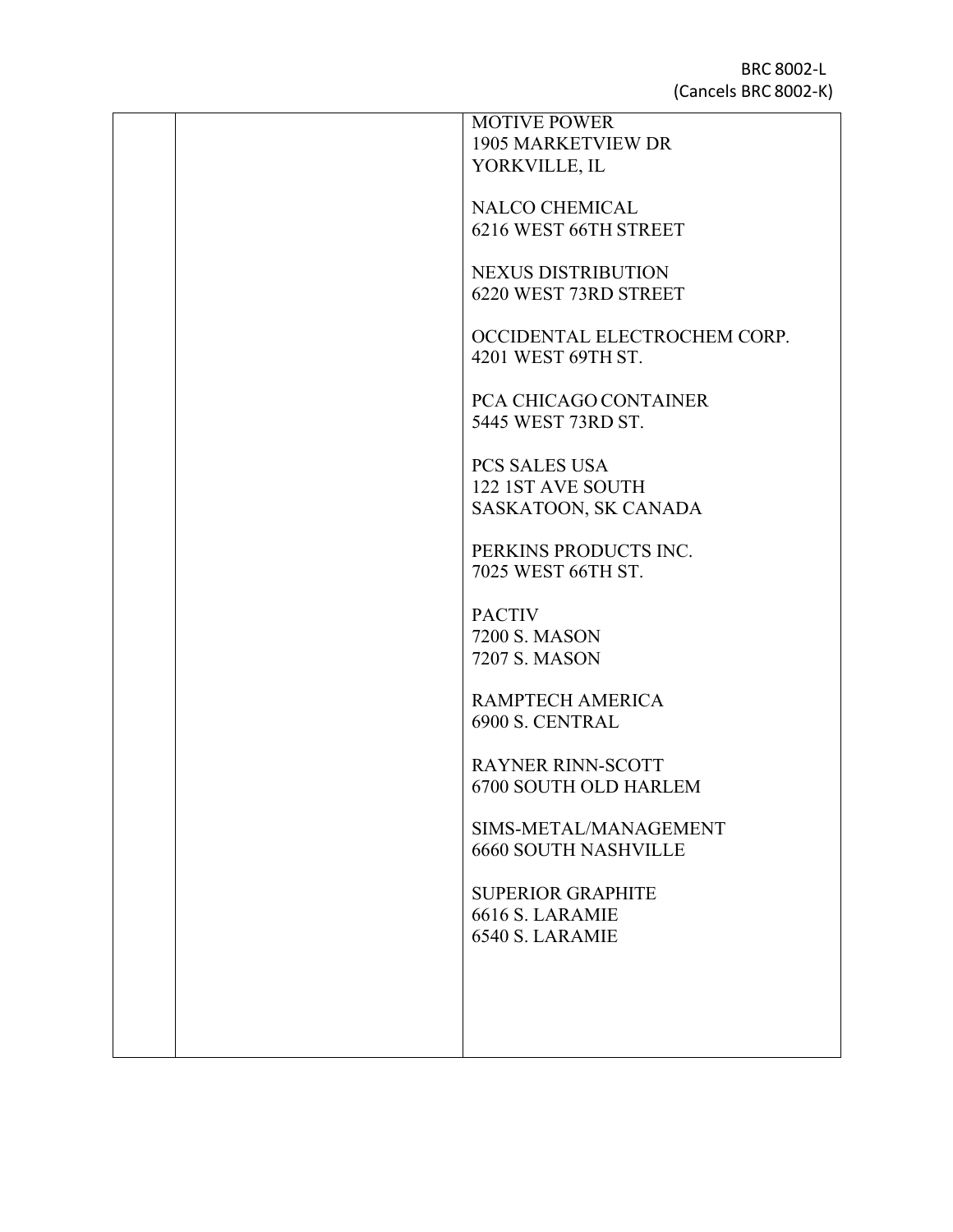BRC 8002-L (Cancels BRC 8002-K)

|      |                                                      | <b>TOTAL PETROCHEMICALS USA</b><br>P.O. BOX 674411<br>HOUSTON, TX<br><b>TOOTSIE ROLL INDUSTRIES</b><br><b>7401 S. CICERO AVE.</b><br><b>UNIVAR</b><br>7050 WEST 71ST ST.<br><b>U.S. BUREAU OF STANDARDS</b><br>DEPARTMENT OF COMMERCE<br><b>WASHINGTON D.C.</b><br>W. R. GRACE CONST. PRODS.<br>6051 W. $65^{\text{TH}}$<br><b>WESTROCK</b><br>6131 WEST 74TH STREET |
|------|------------------------------------------------------|----------------------------------------------------------------------------------------------------------------------------------------------------------------------------------------------------------------------------------------------------------------------------------------------------------------------------------------------------------------------|
| 4003 | ZONE <sub>3</sub><br><b>ALPHA LIST Of INDUSTRIES</b> | ELG METALS, INC.<br>103RD AND CALUMET<br><b>SKYWAY CEMENT CO. LLC</b><br>3020 EAST 103RD STREET<br>WABTEC (CARDWELL WESTINGHOUSE)<br>8400 SOUTH STEWART                                                                                                                                                                                                              |

## EXPLANATION OF ABBREVIATIONS

| <b>ABBREVIATION</b> | <b>EXPLANATION</b>                                                   |  |
|---------------------|----------------------------------------------------------------------|--|
| <b>ASLG</b>         | American Short Line and Regional Railroad Association                |  |
| <b>BRC</b>          | Belt Railway Company of Chicago                                      |  |
| <b>BOE</b>          | Hazardous Materials Regulations of the Department of Transportation, |  |
|                     | Bureau of Explosives, Agent.                                         |  |
| <b>CFR</b>          | Code of Federal Regulations                                          |  |
| <b>ICC</b>          | <b>Interstate Commerce Commission</b>                                |  |
| <i>lbs</i>          | Pounds                                                               |  |
| <b>NSO</b>          | National Service Order, Western Trunk Line Committee, Agent.         |  |
| <b>RER</b>          | Official Railway Equipment Register                                  |  |
| <b>TIH</b>          | <b>Toxic Inhalation Hazard</b>                                       |  |
| <b>UFC</b>          | Uniform Freight Classification, Uniform Classification Committee,    |  |
|                     | Agent.                                                               |  |